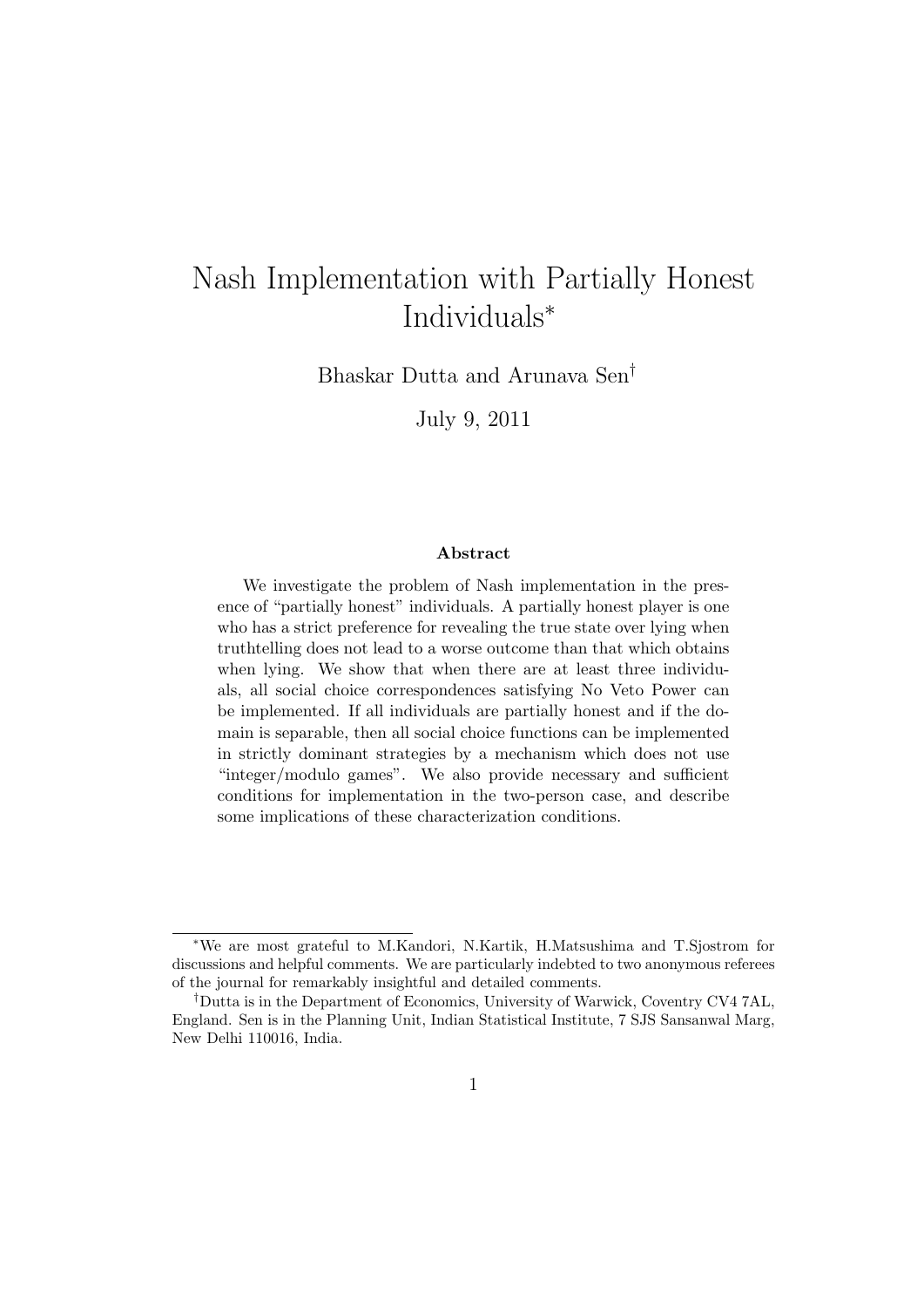### 1 Introduction

The theory of mechanism design investigates the goals that a planner or principal can achieve when these goals depend on private information held by various agents. The planner designs a mechanism and elicits the private information from the agents. The cornerstone of the theory is the assumption that agents act purely to further their own self-interest. This is of course in common with much of the literature in economics which too assumes that individual agents' behaviors are solely motivated by material self-interest. However, there is a fair amount of both empirical and experimental evidence suggesting that considerations of fairness, and reciprocity do influence individual behavior. The recent literature in behavioral economics builds on this evidence to construct theoretical models of individual behavior.<sup>1</sup>

In this paper, we too depart from the traditional assumption that all agents are solely motivated by the pursuit of self-interest. In particular we assume that there are some agents who have a "small" intrinsic preference for honesty. In the context of mechanism design, this implies that such agents have preferences not just on the outcomes but also directly on the *messages* that they are required to send to the "mechanism designer". Specifically, we assume the following: these agents strictly prefer to report the "true" state rather than a "false" state when reporting the former leads to an outcome (given some message profile of the other agents) which is at least as preferred as the outcome which obtains when reporting the false state (given the same message profile of the other agents). Suppose for instance, that an agent  $i$ believes that the other agents will send the message profile  $m_{-i}$ . Suppose that the true state is R and the message  $m_i$  reports R while the message  $m_i'$ reports a false state. Now let the message profiles  $(m_i, m_{-i})$  and  $(m'_i, m_{-i})$ lead to the same outcome in the mechanism, say  $a$ . Then this agent will strictly prefer to report  $m_i$  rather than  $m'_i$ . Of course, in the conventional theory, the agent would be indifferent between the two.

It is important to emphasize that the agent whose preferences have been described above has only a *limited* or *partial* preference for honesty.<sup>2</sup> She has a strict preference for telling the truth only when truthtelling leads to an outcome which is not worse than the outcome which occurs when she lies.

<sup>1</sup>For a sample of some papers, see for instance Kahneman et al. (1986), Roth (1995), Fehr and Schmidt (1999), Fehr et al. (2002), Rabin (1993).

<sup>2</sup>Of course, if agents have a very strong or outright preference for telling the truth, then the entire theory of mechanism design may be rendered trivial and redundant.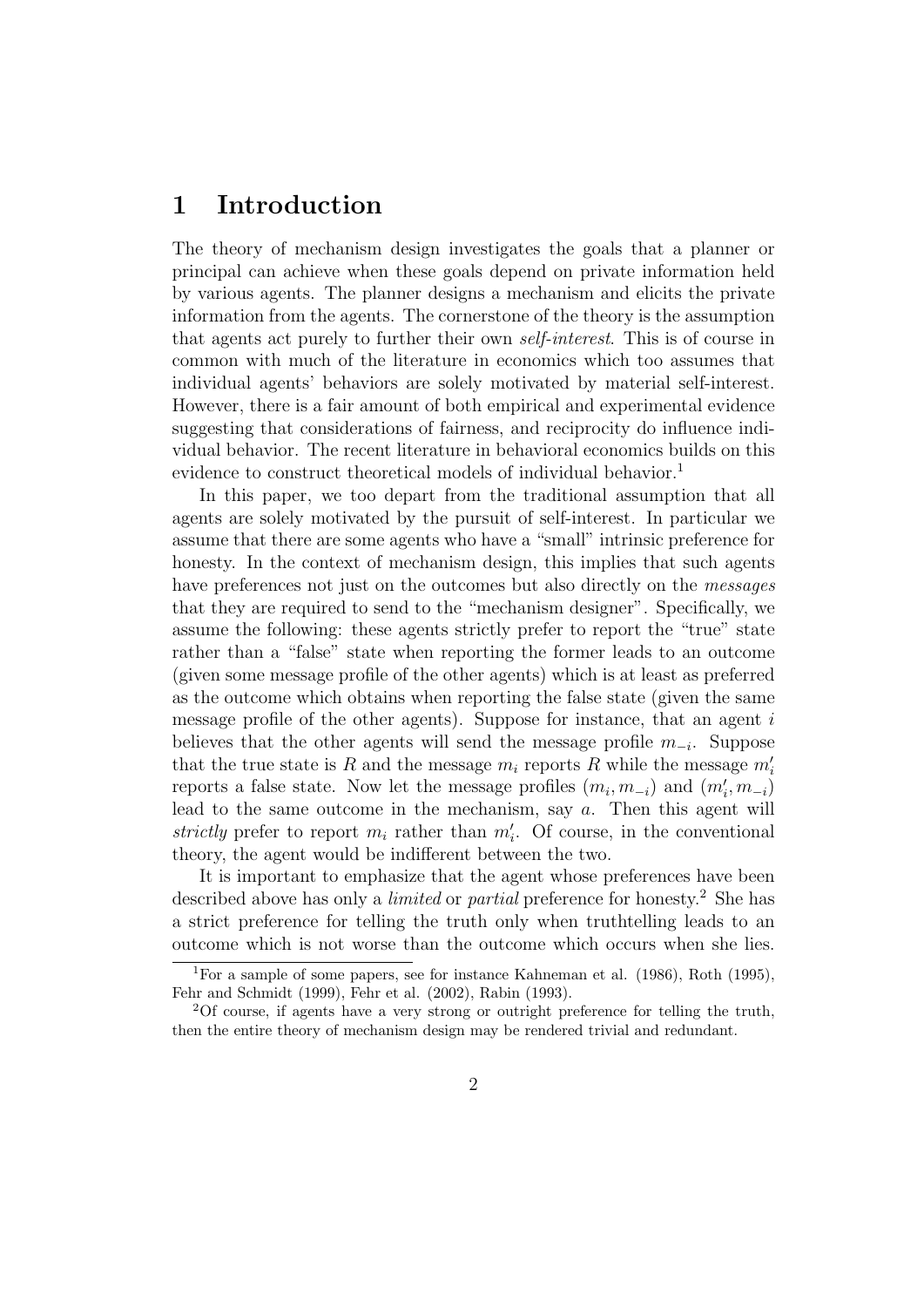We consider such behaviour quite plausible at least for some agents.

We investigate the theory of Nash implementation pioneered by Maskin  $(1999)^3$  in the presence of partially honest individuals. Our conclusion is that even a small departure from the standard model in this respect can lead to dramatically different results. In the case where there are at least three or more individuals, the presence of even a single partially honest individual implies that all social choice correspondences satisfying the weak requirement of No Veto Power can be Nash implemented. The stringent requirement of Monotonicity is no longer a necessary condition. It is vital to emphasize here that the informational requirements for the planner are minimal; although he is assumed to know of the existence of at least one partially honest agent, he does not know of her identity (or their identities).

We show that a startlingly permissive result can be obtained if further behavioural and domain assumptions are made. Specifically, if all individuals are partially honest and the domain is separable (a condition satisfied by classical exchange economies), then all social choice functions are implementable in strictly dominant strategies. The implementing mechanism makes no use of "integer" or "modulo" games and announcing the true state of the world is a strictly dominant strategy.<sup>4</sup>

Although our "many person" results are striking enough, an important feature of our paper is the treatment of the two agent case. The two-agent implementation problem is important in view of its potential applications to bilateral contracts and bargaining. We consider separately the case where there is exactly one partially honest individual and the case where both individuals are partially honest. We derive necessary and sufficient conditions for implementation in both cases under the assumption that individuals have strict preferences over outcomes. We then go on to derive some implications of these characterization conditions. In contrast to the manyperson case, it turns out that non-trivial restrictions remain on the class of social choice correspondences which can be implemented even when both individuals are known to be partially honest. This reflects the fact that the two-person Nash implementation problem is "harder" than the many-person case. However, we show that despite these non-trivial restrictions, the pos-

<sup>3</sup>See Jackson(2001) and Maskin and Sjostrom (2002) for comprehensive surveys of the literature.

<sup>&</sup>lt;sup>4</sup>However, this result should not be confused with results in the literature on strategyproofness since our result pertains to a model where individuals know the entire state of the world.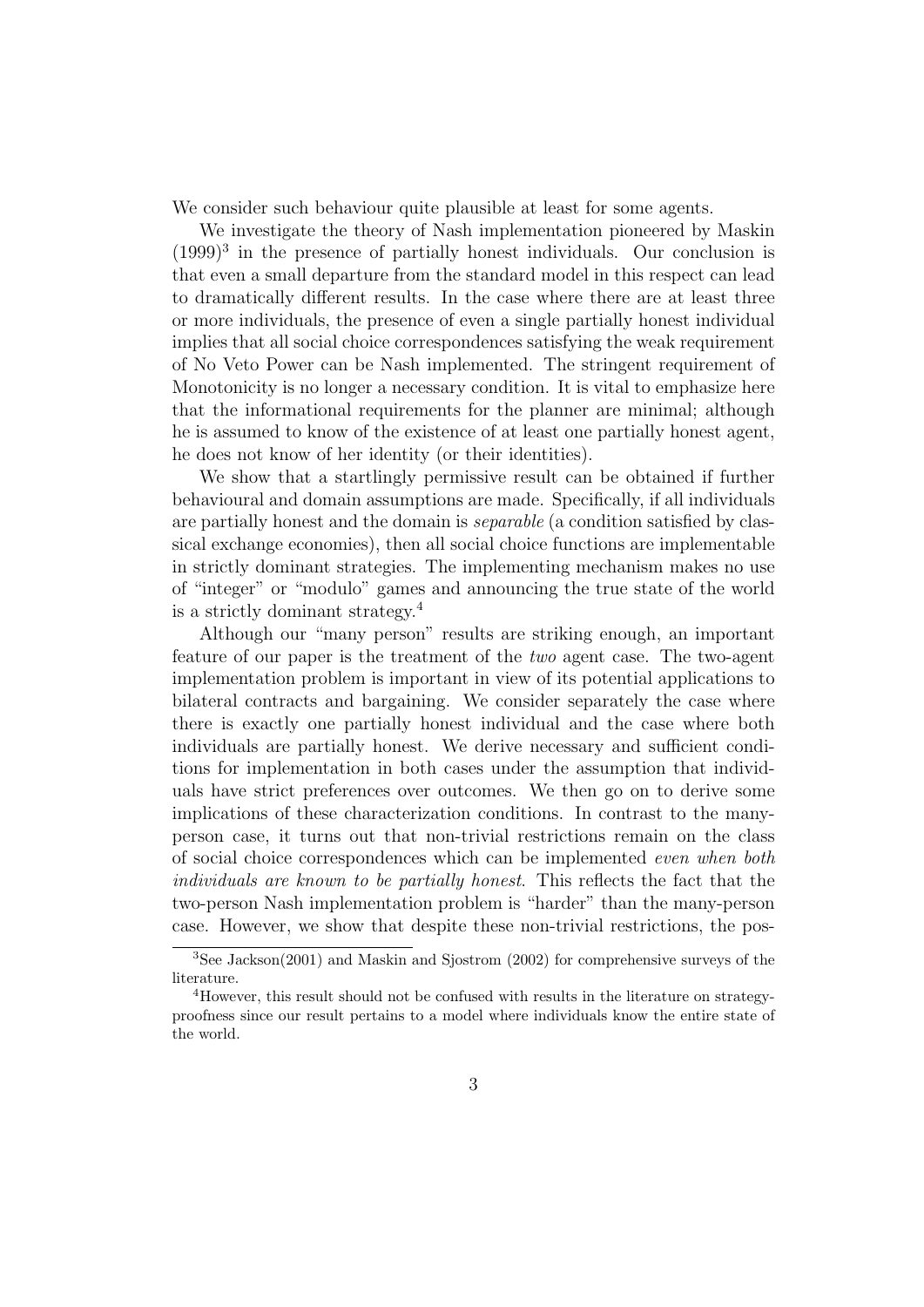sibilities for implementation increase. In particular, the negative result of Hurwicz and Schmeidler (1978) and Maskin (1999) no longer applies - there are sub-correspondences of the Pareto correspondence which can be implemented.

We also demonstrate that our permissive result in the three or more individuals case is robust to a particular change in the informational assumption. Specifically it is assumed that there exists a particular individual who is partially honest with a strictly positive but arbitrary probability. We show that any social choice correspondence satisfying No Veto Power can be implemented in Bayes-Nash equilibrium.

Some recent papers similar in spirit to ours, though different in substance are Matsushima (2008a), Matsushima (2008b), Kartik and Tercieux (2010) and Corchón and Herrero (2004). We discuss their work in greater detail in Section 4.1.

In the next section we describe the model and notation. Section 3 introduces the notion of partially honest individuals. Sections 4 and 5 present results pertaining to the many-person and the two-person implementation problems respectively. Section 6 analyzes the implementation problem in separable domains while Section 7 investigates a model with incomplete information model on honesty. Section 8 concludes.

### 2 The Background

Consider an environment with a *finite* set  $N = \{1, 2, ..., n\}$  of agents or in $dividuals$  and a set A of feasible *outcomes*. Each individual i has a preference ordering  $R_i$  over A where for all  $x, y \in A$ ,  $xR_iy$  signifies "x is at least as preferred as y under  $R_i$ ". A preference profile  $R \equiv (R_1, \ldots, R_n)$  specifies a preference ordering for each  $i \in N$ . For any profile R and agent i,  $P_i$  and  $I_i$  will denote the asymmetric and symmetric components of  $R_i$  respectively. Letting R be the set of all orderings over A,  $\mathcal{R}^n$  will denote the set of all preference profiles. A *domain* is a set  $\mathcal{D} \subset \mathcal{R}^n$ . An *admissible* preference profile will be represented by  $R, R' \in \mathcal{D}$ . We will also refer to an admissible preference profile as a state of the world.

We assume that each agent observes the state of the world, so that there is complete information. Of course, the planner does not observe the state of the world. This gives rise to the implementation problem since her objective or goal does depend upon the state of the world.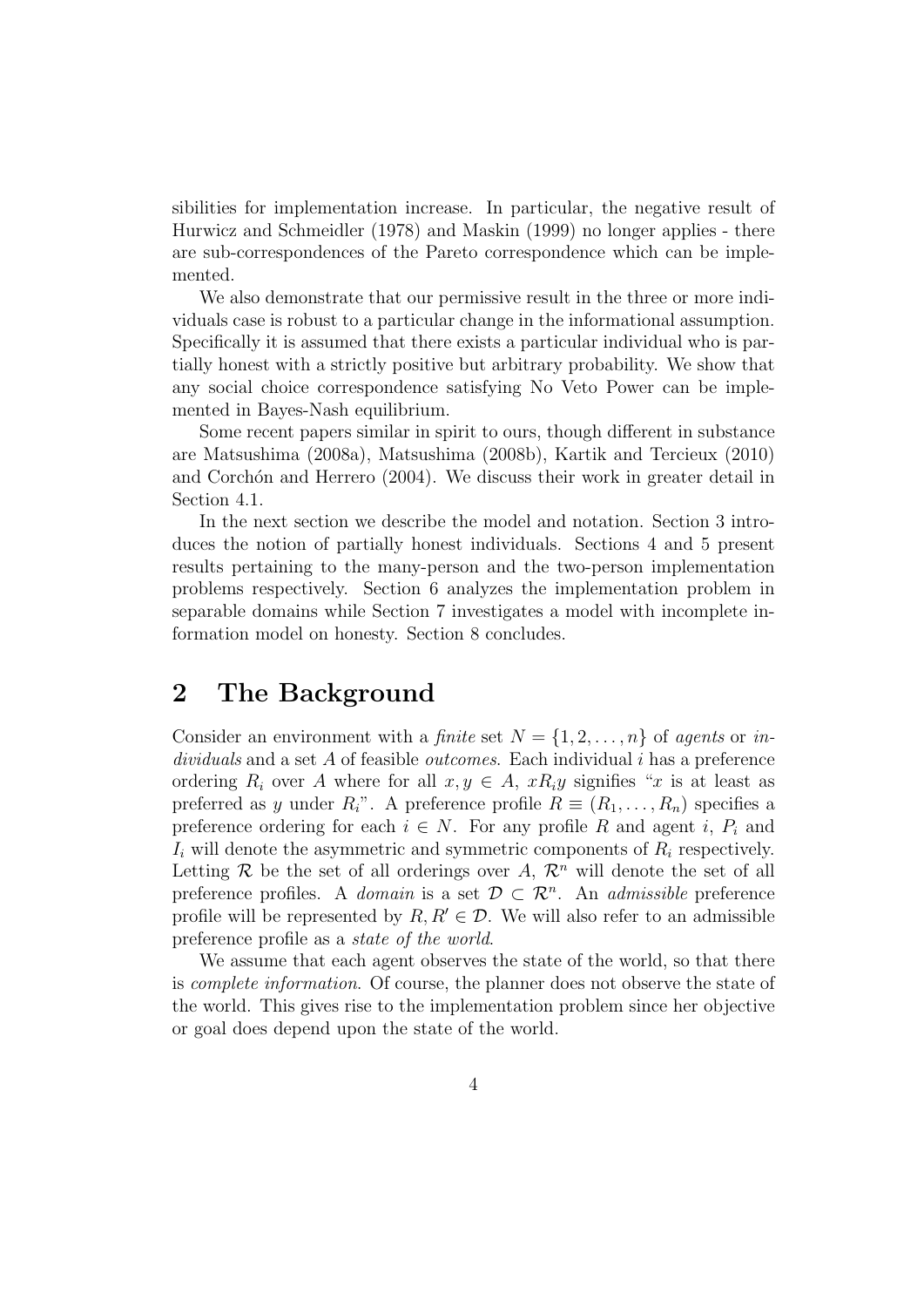**Definition 1** A social choice correspondence (scc) is a mapping f that specifies a nonempty set  $f(R) \subseteq A$  for each  $R \in \mathcal{D}$ . A scc which is always singlevalued will be called a social choice function (scf ).

The social choice correspondence represents the goals of the planner. For any  $R \in \mathcal{D}$ ,  $f(R)$  is the set of "socially desirable" outcomes which the planner wants to achieve. Since the planner does not observe the state of the world, she has to use a mechanism which will induce individuals to reveal their private information.

**Definition 2** A mechanism g consists of a pair  $(M, \pi)$ , where M is the product of individual strategy sets  $M_i$  and  $\pi$  is the outcome function mapping each vector of individual messages into an outcome in A.

A mechanism g together with any state of the world induces a game with player set N, strategy sets  $M_i$  for each player i, and payoffs given by the composition of the outcome function  $\pi$  and preference ordering  $R_i$ . Let  $N(g, R)$ denote the set of Nash equilibrium outcomes in the game corresponding to  $(g, R)$ .

**Definition 3** A scc f is implementable in Nash equilibrium if there is some game form g such that for all  $R \in \mathcal{D}$ ,  $f(R) = N(q, R)$ .

We introduce some notation which we will need later on.

For any set  $B \subseteq A$  and preference  $R_i$ ,  $M(R_i, B) = \{a \in B | aR_i b \,\forall b \in B\}$ , is the set of *maximal elements* in  $B$  according to  $R_i$ . The *lower contour set* of  $a \in A$  for individual i and  $R_i \in \mathcal{R}$ , is  $L(R_i, a) = \{b \in A | aR_i b\}.$ 

### 3 Partially Honest Individuals

With a few exceptions, the literature on implementation assumes that individuals are completely strategic - they only care about the outcome(s) obtained from the mechanism. However, it is not unrealistic to assume that at least some individuals may have an intrinsic preference for honesty. Of course, there are various options about how to model such a preference for honesty. In this paper, we adopt a very weak notion of such preference for honesty. In particular, we assume the following. Suppose the mechanism used by the planner requires each agent to announce the state of the world.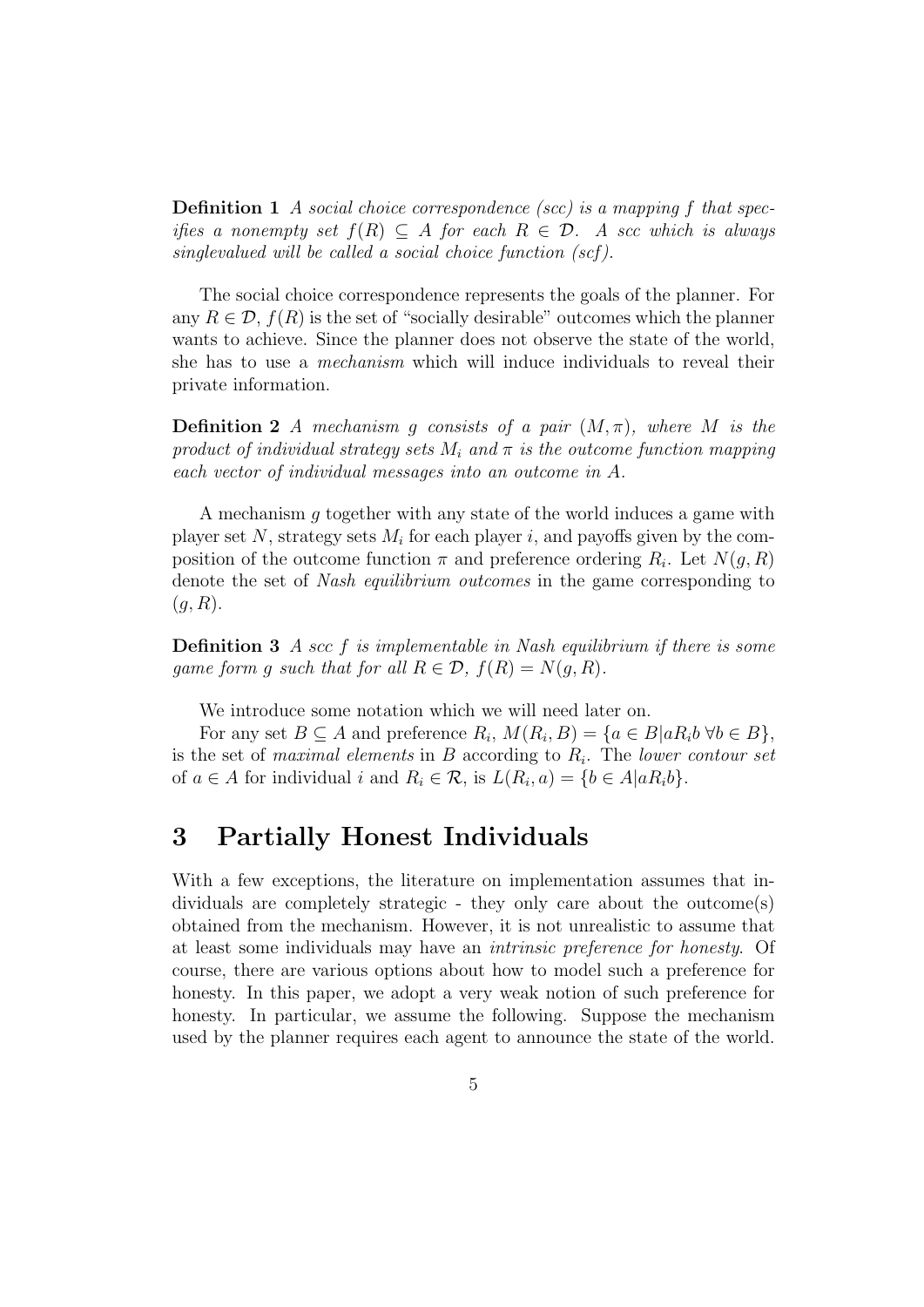Then, an individual is said to have a preference for honesty if she prefers to announce the true state of the world whenever a lie does not change the outcome given the messages announced by the others. Notice that this is a very weak preference for honesty since an "honest" individual may prefer to lie whenever the lie allows the individual to obtain a more preferred outcome. An alternative way of describing an honest individual's preference for honesty is that the preference ordering is lexicographic in the sense that the preference for honesty becomes operational only if the individual is indifferent on the outcome dimension.

We focus on mechanisms in which one component of each individual's message set involves the announcement of the state of the world. We know from Maskin (1999) that there is no loss of generality in restricting ourselves to mechanisms of this kind. Therefore, consider a mechanism  $g$  in which for each  $i \in N$ ,  $M_i = \mathcal{R}^n \times S_i$ , where  $S_i$  denotes the other components of the message space. For each i and  $R \in \mathcal{D}$ , let  $T_i(R) = \{R\} \times S_i$ . For any  $R \in \mathcal{D}$ and  $i \in N$ , we interpret  $m_i \in T_i(R)$  as a *truthful* message as individual i is reporting the true state of the world.

Given such a mechanism, we need to "extend" an individual's ordering over A to an ordering over the message space M since the individual's preference between being honest and dishonest depends upon what messages others are sending as well as the outcome(s) obtained from them. Let  $\geq_i^R$  denote individual *i*'s ordering over M in state R. The asymmetric component of  $\succeq_i^R$ will be denoted by  $\succ_i^R$ .

**Definition 4** Let  $g = (M, \pi)$  be a mechanism where  $M_i = \mathcal{D} \times S_i$ . An individual i is partially honest whenever for all states  $R \in \mathcal{D}$  and for all  $(m_i, m_{-i}), (m'_i, m_{-i}) \in M,$ 

- (i) If  $\pi(m_i, m_{-i})R_i\pi(m'_i, m_{-i})$  and  $m_i \in T_i(R)$ ,  $m'_i \notin T_i(R)$ , then  $(m_i, m_{-i}) \succ_i^R (m'_i, m_{-i}).$
- (ii) In all other cases,  $(m_i, m_{-i}) \succeq_i^R (m'_i, m_{-i})$  iff  $\pi(m_i, m_{-i})R_i\pi(m'_i, m_{-i})$ .

The first part of the definition captures the individual's (limited) preference for honesty - she strictly prefers the message vector  $(m_i, m_{-i})$  to  $(m'_i, m_{-i})$  when she reports truthfully in  $(m_i, m_{-i})$  but not in  $(m'_i, m_{-i})$  pro*vided* the outcome corresponding to  $(m_i, m_{-i})$  is at least as good as that corresponding to  $(m'_i, m_{-i})$ .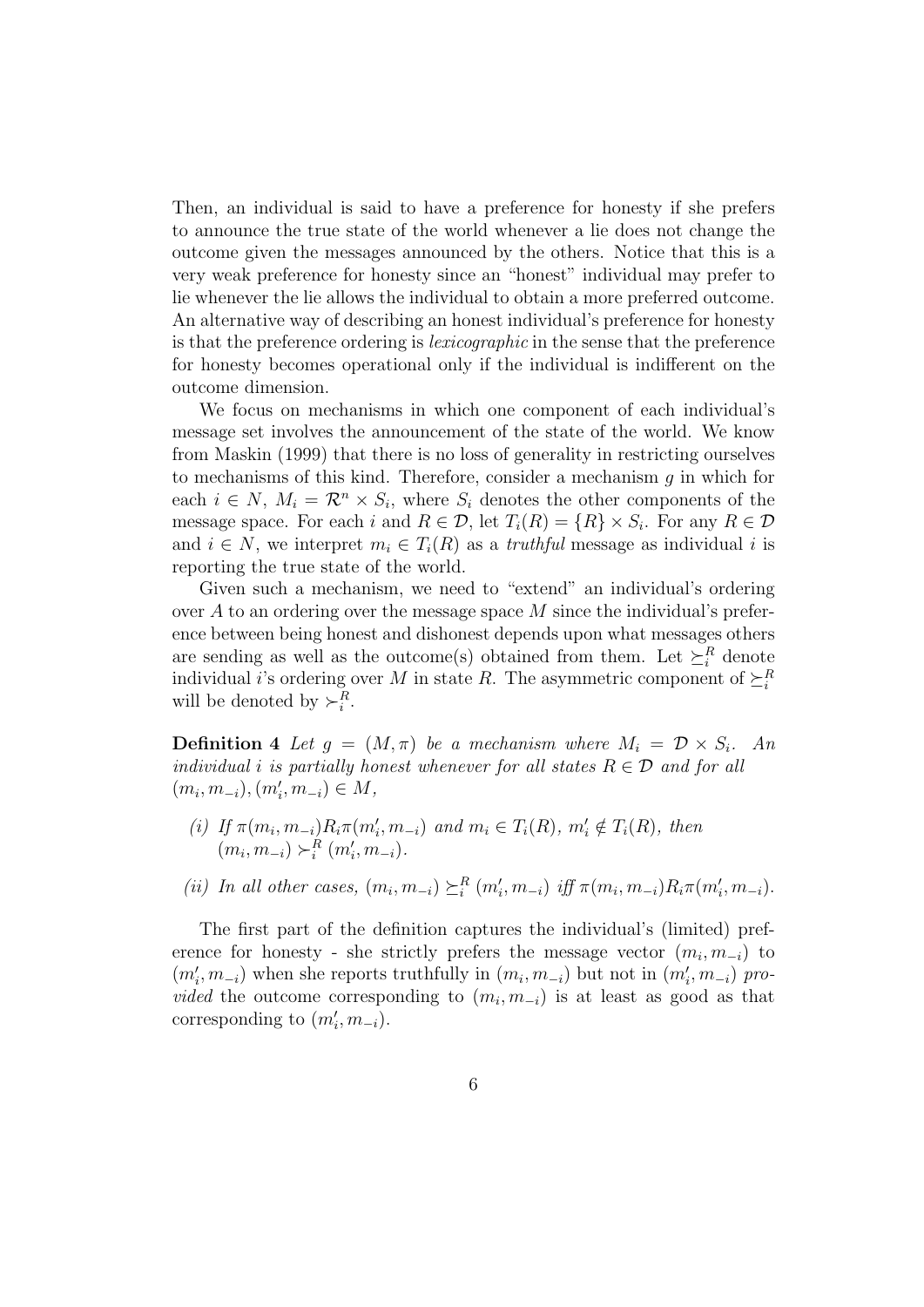Since individuals who are not partially honest care only about the outcomes associated with any set of messages, their preference over  $M$  is straightforward to define. That is, for any state  $R, (m_i, m_{-i}) \succeq_i^R (m'_i, m_{-i})$  iff only  $\pi(m_i, m_{-i}) R_i \pi(m'_i, m_{-i}).$ 

Any mechanism together with the preference profile  $\succeq^R$  now defines a modified normal form game, and the objective of the planner is to ensure that the set of Nash equilibrium outcomes corresponds with  $f(R)$  in every state  $R<sup>5</sup>$  We omit formal definitions.

### 4 Many Person Implementation

The seminal paper of Maskin (1999) derived a necessary and "almost sufficient" condition for Nash implementation. Maskin showed that if a social choice correspondence is to be Nash implementable, then it must satisfy a monotonicity condition which requires that if an outcome  $a$  is deemed to be socially desirable in state of the world  $R$ , but not in  $R'$ , then some individual must reverse her preference ranking between a and some other outcome b. This condition seems mild and innocuous. However, it has powerful implications. For instance, only constant single-valued social choice correspondence can satisfy this condition on the complete domain of preferences (Saijo (1987)). Maskin also showed that when there are three or more individuals, this monotonicity condition and a very weak condition of No Veto Power are sufficient for Nash implementation. No Veto Power requires that  $(n-1)$  individuals can together ensure that if they unanimously prefer an alternative a to all others, then a must be socially desirable. Notice that this condition will be vacuously satisfied in environments where there is some good such as money which all individuals "like". Even in voting environments where preferences are unrestricted, most well-behaved social choice correspondences such as those which select majority winners when they exist, scoring correspondences and so on, satisfy the No Veto Power condition.

These two conditions are defined formally below.

**Definition 5** The scc f satisfies Monotonicity if for all  $R, R' \in \mathcal{D}$ , for all  $a \in A$ , if  $a \in f(R) \setminus f(R')$ , then there is  $i \in N$  and  $b \in A$  such that  $aR_i b$  and  $bP_i'a$ .

<sup>&</sup>lt;sup>5</sup>We denote this set as  $N(g, \geq^R)$ .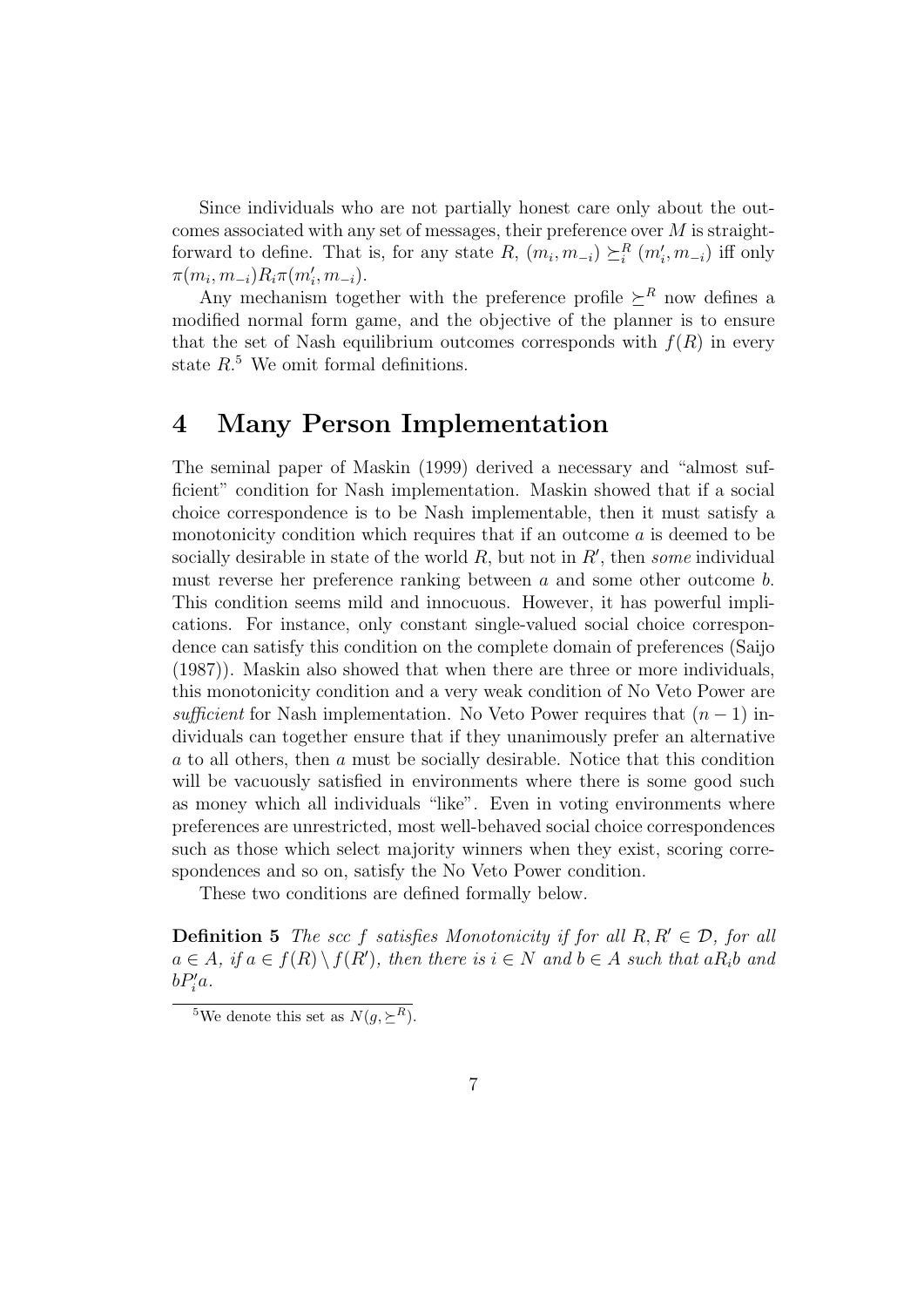**Definition 6** A scc f satisfies No Veto Power if for all  $a \in A$ , for all  $R \in \mathcal{D}$ , if  $|\{i \in N | a R_i b \text{ for all } b \in A\}| \geq n-1$ , then  $a \in f(R)$ .

In this section we make the following assumption.

Assumption A: There exists at least one partially honest individual.

We show below that the presence a single partially honest individual renders the Monotonicity requirement redundant so that any social choice correspondence satisfying No Veto Power can now be implemented.

**Theorem 1** Let  $n > 3$  and suppose Assumption A holds. Then, every scc satisfying No Veto Power can be implemented.

**Proof.** Let f be any scc satisfying No Veto Power.

We prove the theorem by using a mechanism which is similar to the canonical mechanisms used in the context of Nash implementation. In particular, the message sets are identical, although there is a slight difference in the outcome function.

For each  $i \in N$ ,  $M_i = \mathcal{D} \times A \times Z_+$ , where  $Z_+$  is the set of positive integers. Hence, for each agent  $i$ , a typical message or strategy consists of a state of world  $R$ , an outcome  $a$ , and a positive integer. The outcome function is specified by the following rules :

- $(R.1)$ : If at least  $(n-1)$  agents announce the same state R, together with the same outcome a where  $a \in f(R)$ , then the outcome is a.
- $(R.2)$ : In all other cases, the outcome is the one announced by  $i^*$ , where  $k_{i^*} > k_j$  for all  $j \neq i^*$ . A tie in the highest integer announced is broken in favour of the individual with the lowest index.

Let us check that this mechanism implements f.

Suppose the "true" state of the world is  $R \in \mathcal{D}$ . Let  $a \in f(R)$ . Suppose for each  $i \in N$ ,  $m_i = (R, a, k_i)$  where  $k_i \in \{1, ..., n\}$ . Then, from (R.1), the outcome is a. No unilateral deviation can change the outcome. Moreover, each individual is announcing the truth. Hence, this unanimous announcement must constitute a Nash equilibrium, and so  $f(R) \subseteq N(g, \geq^R)$ .

We now show that  $N(g, \succeq^R) \subseteq f(R)$ . Consider any *n*-tuple of messages m. Suppose no more than  $(n-1)$  individuals announce the same state of the world R' (where R' may be distinct from R), the same  $a \in f(R')$ . Let the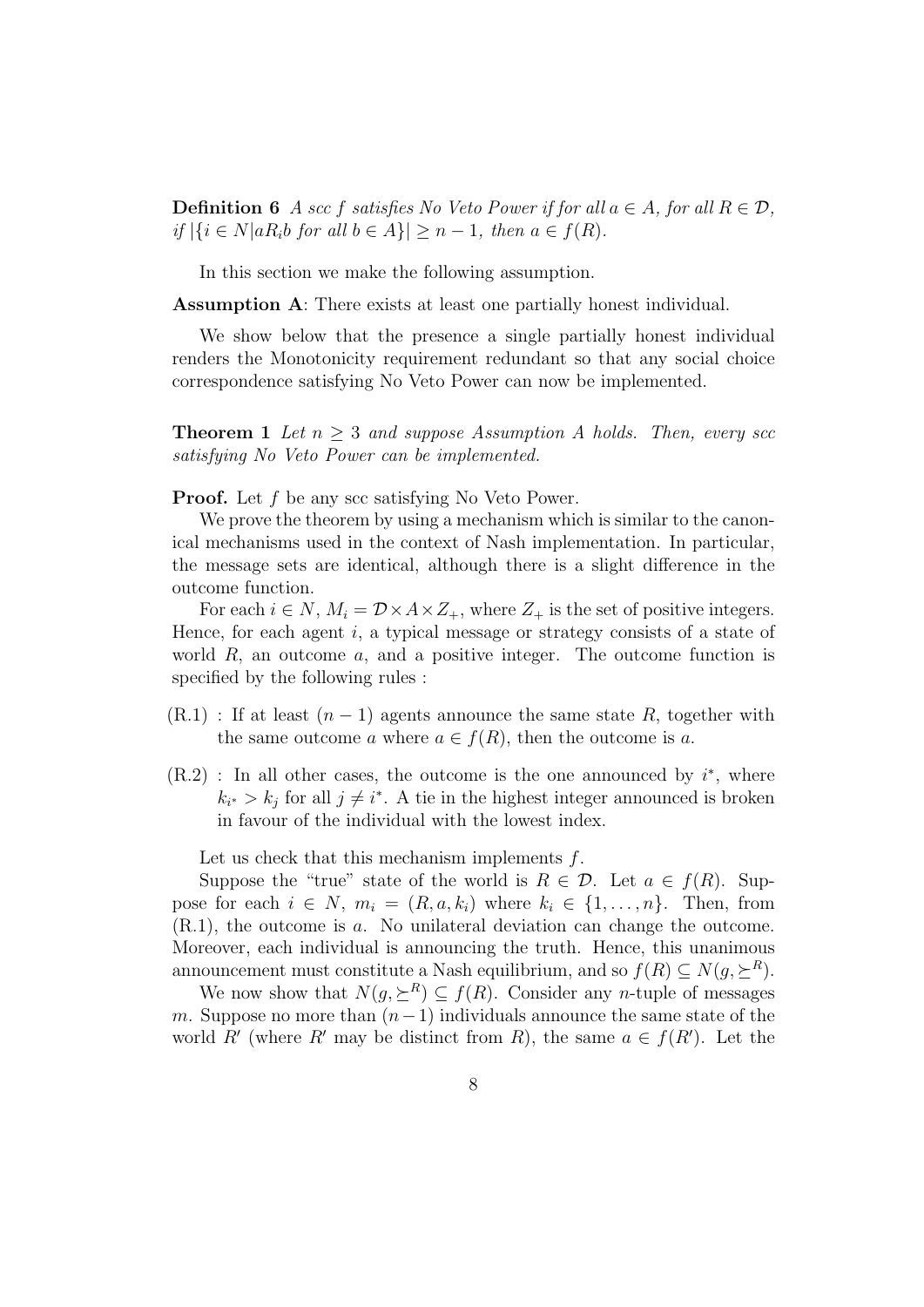outcome be some  $b \in A$ . Then, any one of  $(n-1)$  individuals can deviate, precipitate the integer game, and be the winner of the integer game. Clearly, if the original announcement is to be a Nash equilibrium, then it must be the case that b is  $R_i$ -maximal for  $(n-1)$  individuals. But, then since f satisfies No Veto Power,  $b \in f(R)$ .

Suppose now that all individuals unanimously announce  $R'$ ,  $b \in f(R')$ , where  $R' \neq R$ . Then, the outcome is b. However, this *n*-tuple of announcements cannot constitute a Nash equilibrium. For, let  $i$  be a partially honest individual. Then,  $i$  can deviate to the truthful announcement of  $R$ , that is to some  $m_i \in T_i(R)$ . The outcome will still remain b, but i gains from telling the truth.  $\blacksquare$ 

We discuss the result and related literature in the next subsection.

#### 4.1 Discussion and Related Literature

A critical idea behind the construction of the mechanism used in Theorem 1 is that it is relatively "less responsive" to variations in agent strategies. For instance, according to R.1 an agent cannot change the outcome unilaterally from a unanimous announcement. Although preferences for truthful announcements of the state of the world is lexicographic, this feature of the mechanism allows these "second order" preferences to come into play and eliminate unwanted equilibria. Variants of the same idea are employed in all the results in the paper.

Another feature of the mechanism worth commenting on is that it works perfectly well irrespective of who the partially honest individuals are. This is an attractive feature for the following reason. Since this is a model of complete information, agents know the state of the world, and hence have this information (a model with incomplete information is explored in Section 7). However, the planner does not know the state of the world and hence does not know the identity of the partially honest individual(s), and so cannot construct a mechanism which uses information about the identity of the partially honest individual(s).

It is possible to interpret our permissive result in terms of Monotonicity. In our model where individuals have preferences over state announcements and alternatives, preference reversals must be defined over state, alternative *pairs*. Suppose  $a \in f(R) \setminus f(R')$ . Then, a partially honest individual has a preference reversal over the pair  $(a, R)$  and  $(a, R')$  in the sense that  $(a, R) \succ_i^R$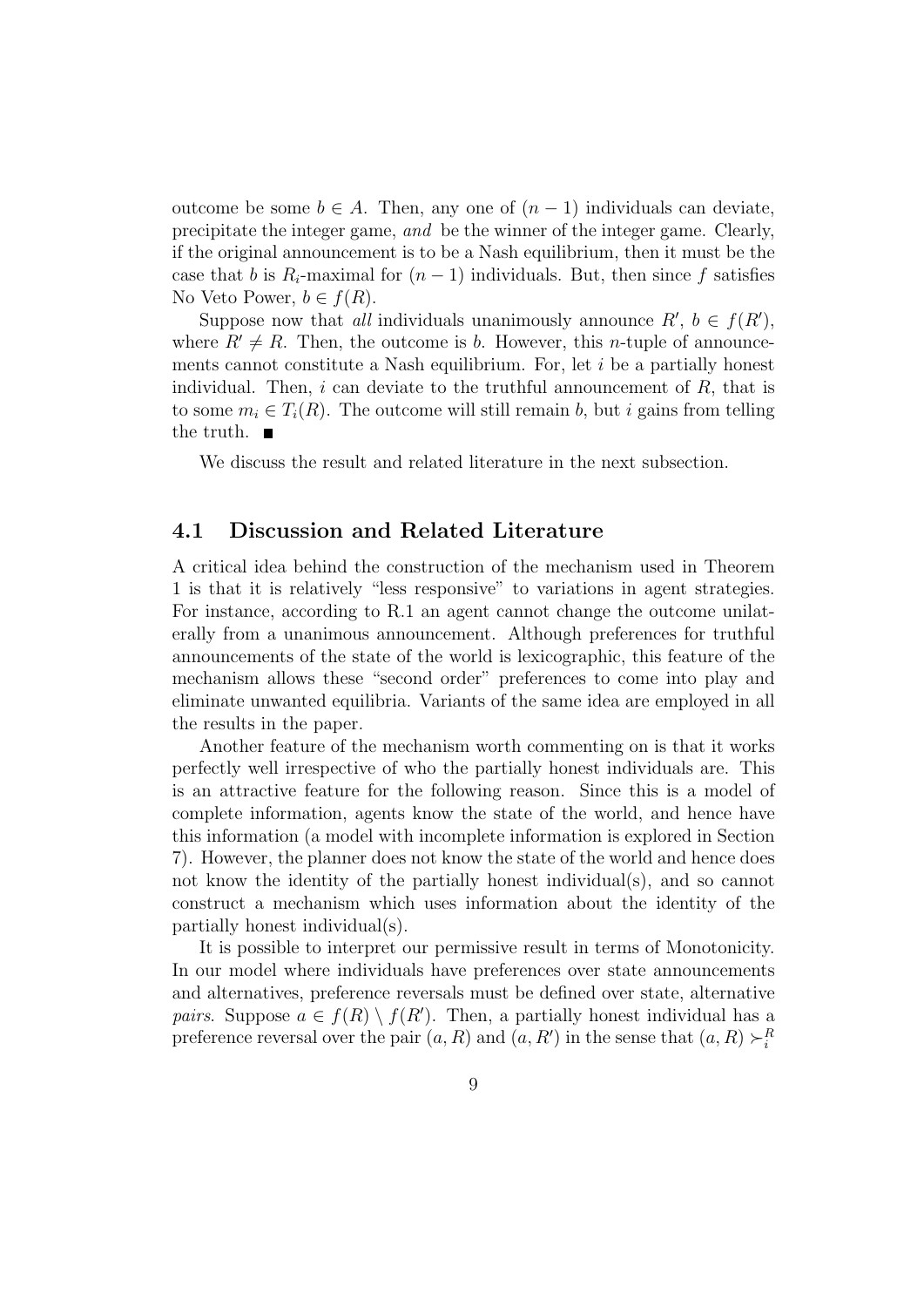$(a, R')$  and  $(a, R') \succ_i^{R'} (a, R)$ . Thus, one may think of Monotonicity being trivially satisfied in this model.<sup>6</sup>

Matsushima (2008b) focuses on Nash implementation with honest players. However, there are several differences between his framework and ours. In his framework, the social choice function selects a lottery over the basic set of outcomes. Individuals have VNM preferences over lotteries. He also assumes that all players have an intrinsic preference for honesty, suffering a small utility loss from lying. In his framework, the planner can also impose small fines on the individuals.<sup>7</sup> In this setting, he shows that when there are three or more individuals, every social choice function is implementable in the iterative elimination of strictly dominated strategies, and hence in Nash equilibrium when there are three or more individuals. Matsushima (2008a) focuses on the incomplete information framework and proves a similar permissive result for Bayesian implementation when players suffer a small utility loss from lying.

Another paper related to ours is Kartik and Tercieux (2010). They analyze a generalization of the classical complete information implementation problem where agents can send evidence regarding the state of the world. They provide a necessary condition for implementation in these environments; the condition together with the No Veto Power condition, is also sufficient for implementation. They also consider a model of costly evidence fabrication and establish a permissive result for implementation (in the  $n \geq 3$ case) which is similar in spirit to our Theorem 1.

An earlier paper that provides an alternative behavioral approach to implementation is Corch´on and Herrero (2004). Instead of assuming preferences on state announcements that depend on the true state, they propose restrictions on the set of admissible announcements (or strategies) that depend on the true state. They refer to these strategies as decent strategies and investigate the class of sccs that can be Nash implemented in decent strategies. They obtain a relatively permissive result (without Mononotonicity but a stronger NVP condition) for a particular formulation of decent strategies.

<sup>&</sup>lt;sup>6</sup>We are grateful to a referee for this observation. See also Kartik and Tercieux  $(2010)$ for a similar observation.

<sup>7</sup>Notice that our model is purely ordinal and so also accommodates the important context of voting problems.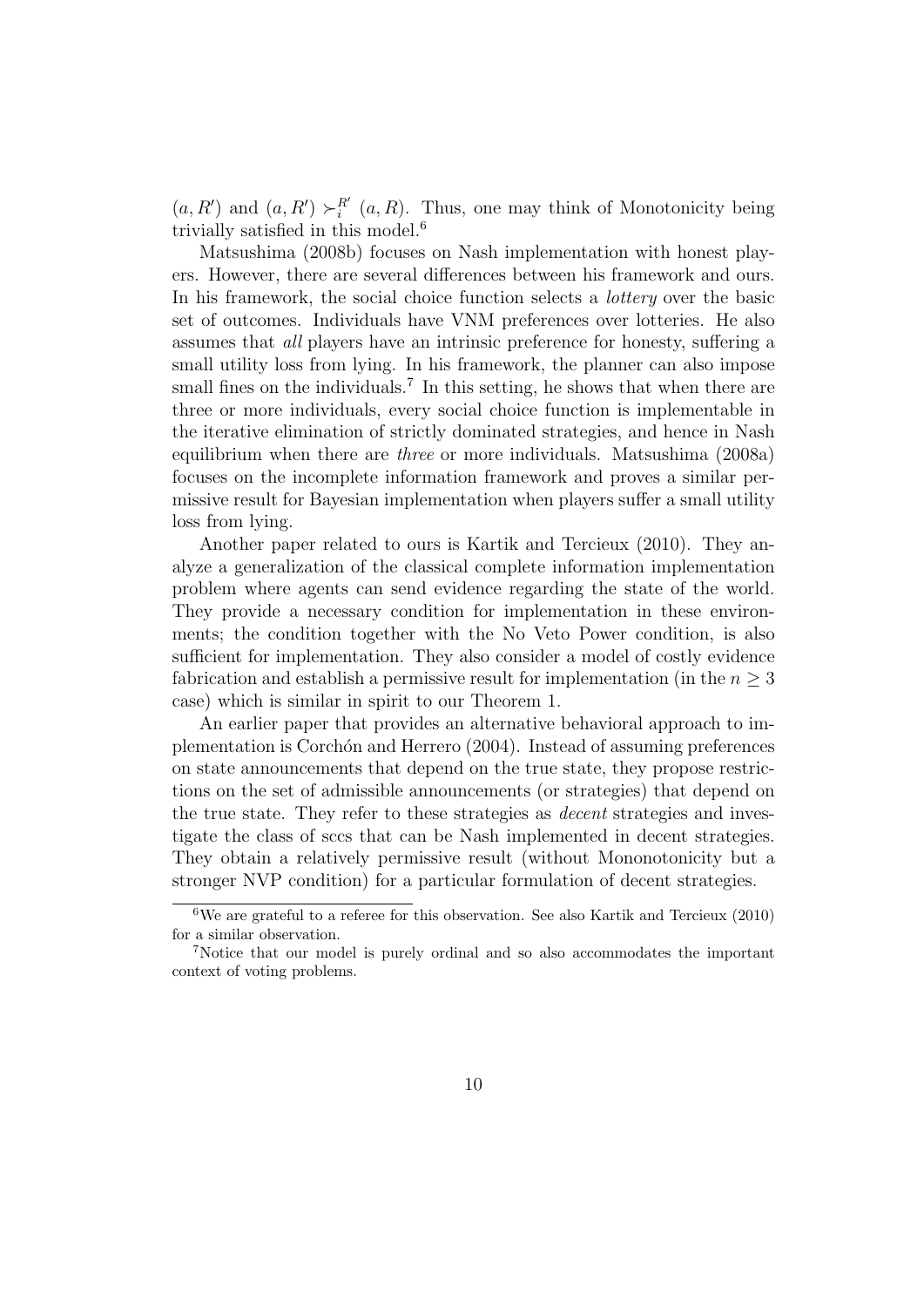### 5 Two-person Implementation

The two-person implementation problem is an important one theoretically. However it is well-known that analytically, it has to be treated differently from the "more than two" or many-person case. The general necessary and sufficient condition for the two-person case are due to Dutta and Sen (1991) and Moore and Repullo  $(1990)^8$ . These conditions are more stringent than those required for implementation in the many-person case. Monotonicity remains necessary; in addition, some non-trivial conditions specific to the two-person case also become necessary.

Theorem 1, as well as the results of Matsushima (2008b) and Kartik and Tercieux (2010) show that when there are at least three individuals, the presence of a partially honest player allows for a very permissive result since monotonicity is no longer a necessary condition for implementation. In this section, we investigate social choice correspondences which are implementable under two alternative scenarios - when there is exactly exactly one partially honest individual, as well as when both individuals are partially honest.

In order to simplify notation and analysis, we shall assume throughout this subsection that the admissible domain consists of strict orders, i.e. indifference is not permitted. Later we shall discuss some of the complications which arise when indifference in individual orderings is permitted. We will also discuss briefly why the essential message(s) derived from this section will not change if individual preferences are not restricted to be strict orders. We shall write individual i's preference ordering as  $P_i$  with the interpretation that if  $xP_iy$ , then "x is strictly preferred to y under  $P_i$ ". The set of all strict preference orderings is denoted by  $P$ . A preference profile or state of the world will be denoted by  $P \equiv (P_1, \ldots, P_n)$ . The set of states will continue to be denoted by  $\mathcal{D} \subset \mathcal{P}^n$ . For any set  $B \subseteq A$  and preference  $P_i$ , the set of maximal elements in B according to  $P_i$  is  $M(P_i, B) = \{a \in$ B| there does not exist b such that  $bP_i a$ }. The lower contour set of  $a \in A$  for individual *i* and  $P_i \in \mathcal{D}$ , is  $L(P_i, a) = \{b \in A | a P_i b\} \cup \{a\}$ . Other definitions carry over to this setting with appropriate notational changes.

Our results establish two general facts. The first is that the necessary conditions for implementation are restrictive in the two-person case even when both individuals are partially honest. For instance, no correspondence which contains the union of maximal elements of the two individuals, is im-

<sup>8</sup>See also Busetto and Codognato (2009).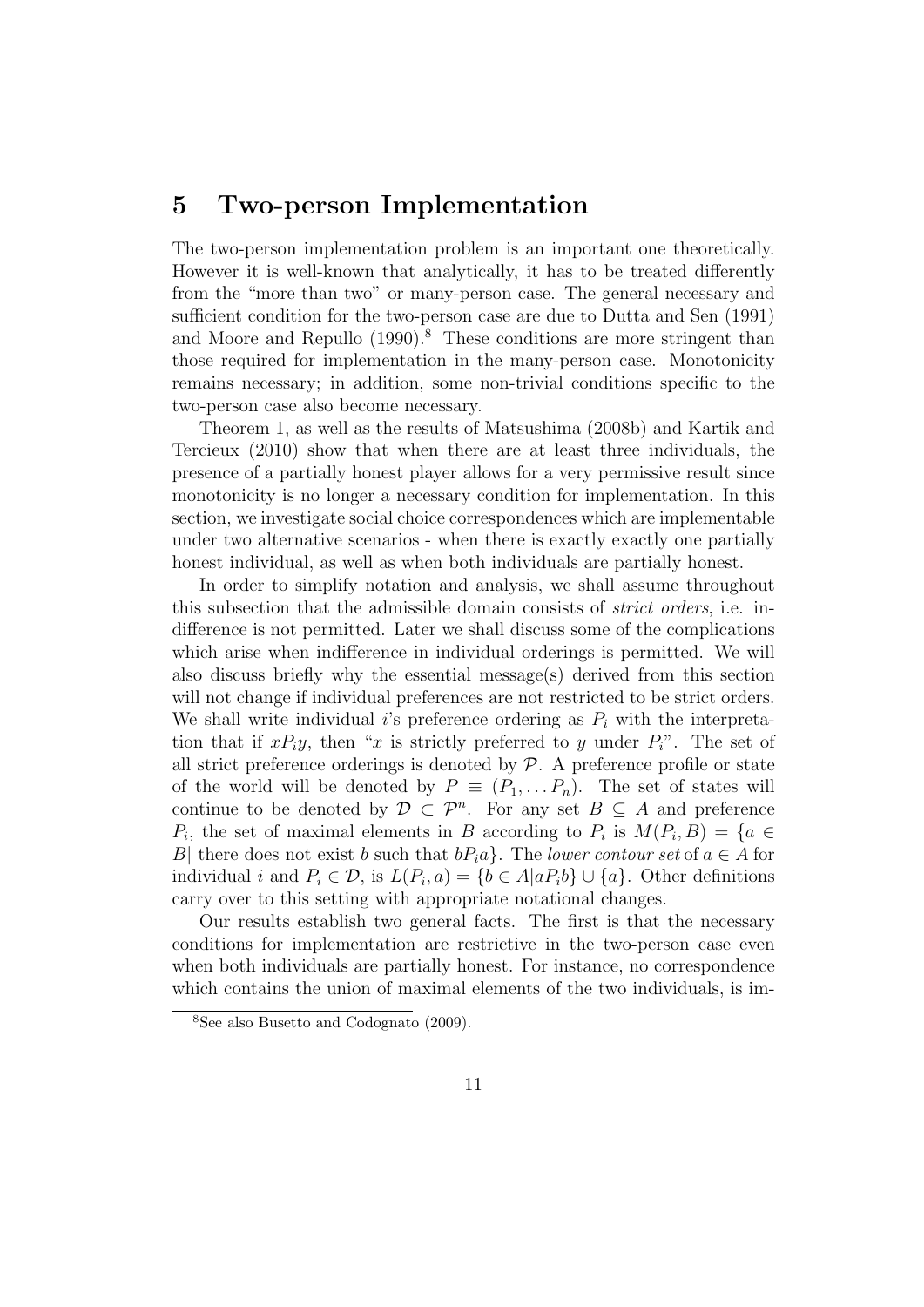plementable. We also show that if the number of alternatives is even, then no anonymous and neutral social choice correspondence is implementable. The second fact is that the presence of partially honest individuals makes implementation easier relative to the case when individuals are not partially honest. Consider, for instance, a classic result due to Hurwicz and Schmeidler (1972) and Maskin (1999) which states that if a two-person, Pareto efficient, social choice correspondence defined on the domain of all possible strict orderings is implementable, then it must be dictatorial. We show that this result no longer holds when both individuals are partially honest. To summarize: the presence of partially honest individuals, ameliorates the difficulties involved in two-person implementation relative to the case where individuals are not partially honest; however, unlike the case of many-person implementation with partially honest individuals, it does not remove these difficulties completely.

We now proceed to the analysis of the two cases.

#### 5.1 Both Individuals Partially Honest

In this subsection, we make the following informational assumption.

Assumption A2: Both individuals are partially honest.

A fundamental condition for implementation in this case is stated below. In what follows, we shall refer to the players as  $i$  and  $j$ .

**Definition 7** A scc f satisfies Condition  $\beta^2$  if there exists a set B which contains the range of f, and for each  $i \in N$ ,  $P \in \mathcal{D}$  and  $a \in f(P)$ , there exists a set  $C(P_i, a) \subseteq B$  with  $a \in C(P_i, a) \subseteq L(P_i, a)$  such that

- (i)  $C(P_i, a) \cap C(P_j^1, b) \neq \emptyset$  for all  $P^1 \in \mathcal{D}$  and  $b \in f(P^1)$ .
- (ii)  $[a \in M(P_i, B) \cap M(P_j, B)] \Rightarrow [a \in f(P)].$

Condition  $\beta^2$  comprises two parts. The first is an *intersection property* which requires appropriate lower contour sets to have a non-empty interesction. The second is a *unanimity condition* which requires alternatives which are maximal in an appropriate set for both individuals, to be included in the value of the scc at that state. Conditions of this sort are familiar in the literature on two-person Nash implementation.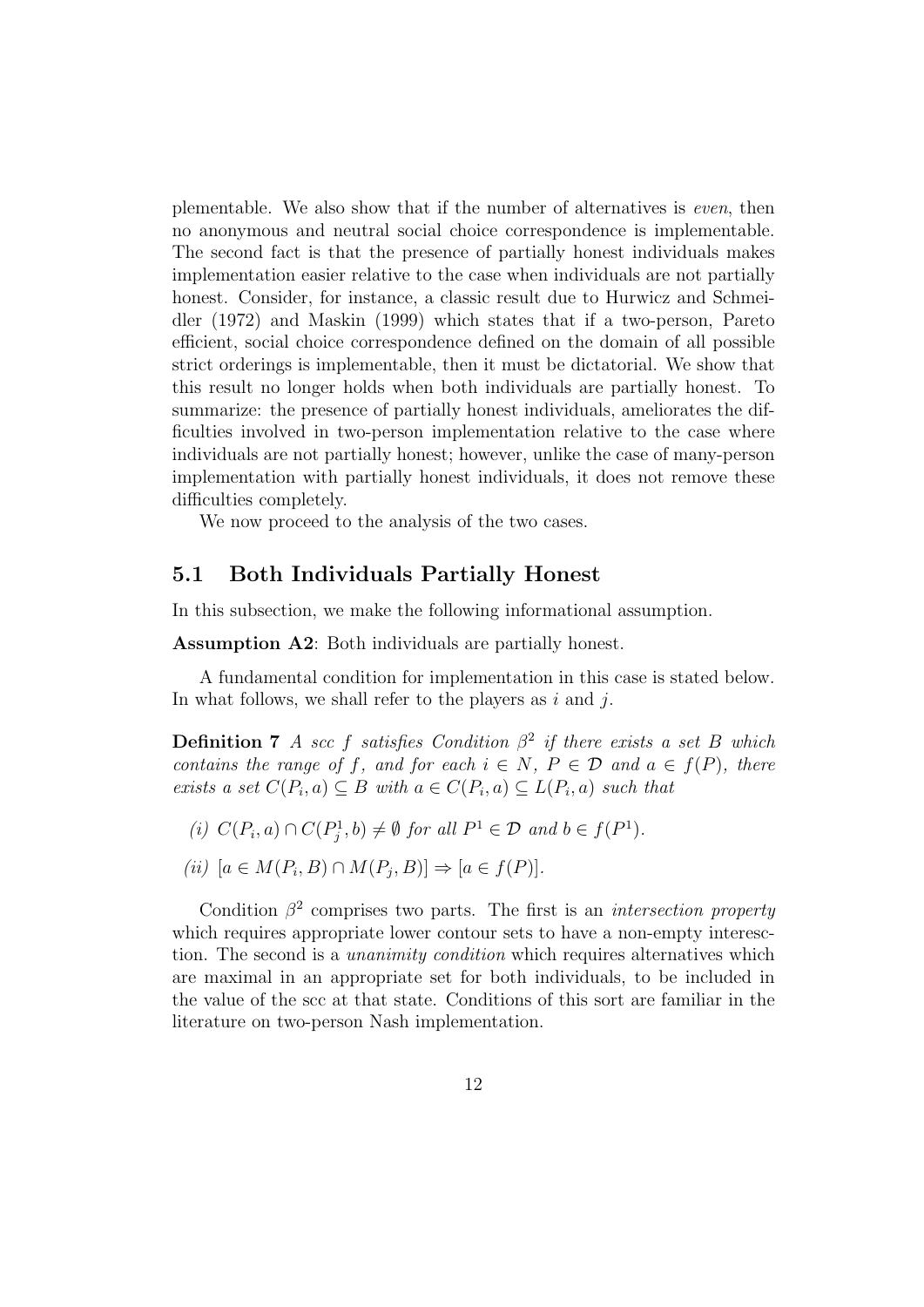**Theorem 2** Assume  $n = 2$  and suppose Assumption A2 holds. Let f be a SCC defined on a domain of strict orders. Then f is implementable if and only if it satisfies Condition  $\beta^2$ .

**Proof.** We first show if a scc f is implementable, it satisfies Condition  $\beta^2$ .

Let f be an implementable scc and let  $q = (M, \pi)$  be the mechanism which implements it. Let  $B = \{a \in A | \pi(m) = a \text{ for some } m \in M\}$ . For each  $P \in$ D and  $a \in f(P)$ , let  $m^*(P, a)$  be the Nash equilibrium strategy profile with  $\pi(m^*(P, a)) = a$ . Such a strategy profile must exist if f is implementable. For each *i*, let  $C(P_i, a) = \{c \in A | \pi(m_i, m_j^*(P, a)) = c \text{ for some } m_i \in M_i \}$ . It follows that  $a \in C(P_i, a) \subseteq L(P_i, a)$  and that  $C(P_i, a) \subseteq B$ .

Take any  $P^1 \in \mathcal{D}$  and  $b \in f(P^1)$ , and suppose  $x = \pi(m_i^*(P, b), m_j^*(P^1, a))$ . Then,  $x \in C(P_i^1, a) \cap C(P_j, b)$ . Hence, f satisfies (i) of Condition  $\beta^2$ .

Now fix a state  $P \in \mathcal{D}$  and let  $a \in A$  be such that  $a \in M(P_i, B) \cap$  $M(P_j, B)$ . Since  $a \in B$ , there exists a message profile m such that  $\pi(m) =$ a. If m is a Nash equilibrium in state P, then  $a \in f(P)$ . If m is not a Nash equilibrium, then there is an individual, say i and  $\hat{m}_i \in T_i(P)$  such that  $\pi(\hat{m}_i, m_j) \succ_i^P a$ . However, since  $P_i$  is a strict order,  $a \in M(P_i, B)$ and  $\pi(\hat{m}_i, m_j) \in B$  implies that either  $aP_i\pi(\hat{m}_i, m_j)$  or  $a = \pi(\hat{m}_i, m_j)$ . So,  $\pi(\hat{m}_i, m_j) \succ_i^P a$  implies that  $\pi(\hat{m}_i, m_j) = a$  must hold. If  $(\hat{m}_i, m_j)$  is a Nash equilibrium, then again  $a \in f(P)$ . Otherwise,  $j \neq i$  deviates to some  $\hat{m}_j \in T_j(P)$  with  $\pi(\hat{m}_i, \hat{m}_j) = a$  (using the same argument as before). But there cannot be any further deviation from  $(\hat{m}_i, \hat{m}_j)$ , and so  $a \in f(P)$ . Hence f satisfies (ii) of Condition  $\beta^2$ .

To prove sufficiency, let f be any scc satisfying Condition  $\beta^2$ . For all  $P \in \mathcal{D}$  and  $a \in f(P)$ , let  $C(P_i, a)$  and B be the sets specified in Condition  $\beta^2$ .

For each i, let  $M_i = \mathcal{D} \times A \times A \times \{T, F\} \times Z_+$ . The outcome function  $\pi$ is defined as follows.

- (i) If  $m_i = (P, a, b, T, k^i)$  and  $m_j = (P, a, c, T, k^j)$  where  $a \in f(P)$ , then  $\pi(m) = a$ .
- (ii) If  $m_i = (P, a, c, T, k^i)$  and  $m_j = (P^1, b, d, T, k^j)$  where  $a \in f(P)$  and  $b \in f(P^1)$  with  $(a, P) \neq (b, P^1)$ , then  $\pi(m) = x$  where  $x \in C(P_i^1, b) \cap$  $C(P_j, a)$ .
- (iii) If  $m_i = (P, a, c, F, k^i)$  and  $m_j = (P^1, b, d, T, k^j)$ , with  $a \in f(P)$  and  $b \in f(P^1)$ , then  $\pi(m) = c$  if  $c \in C(P_i^1, b)$  and  $\pi(m) = b$  otherwise.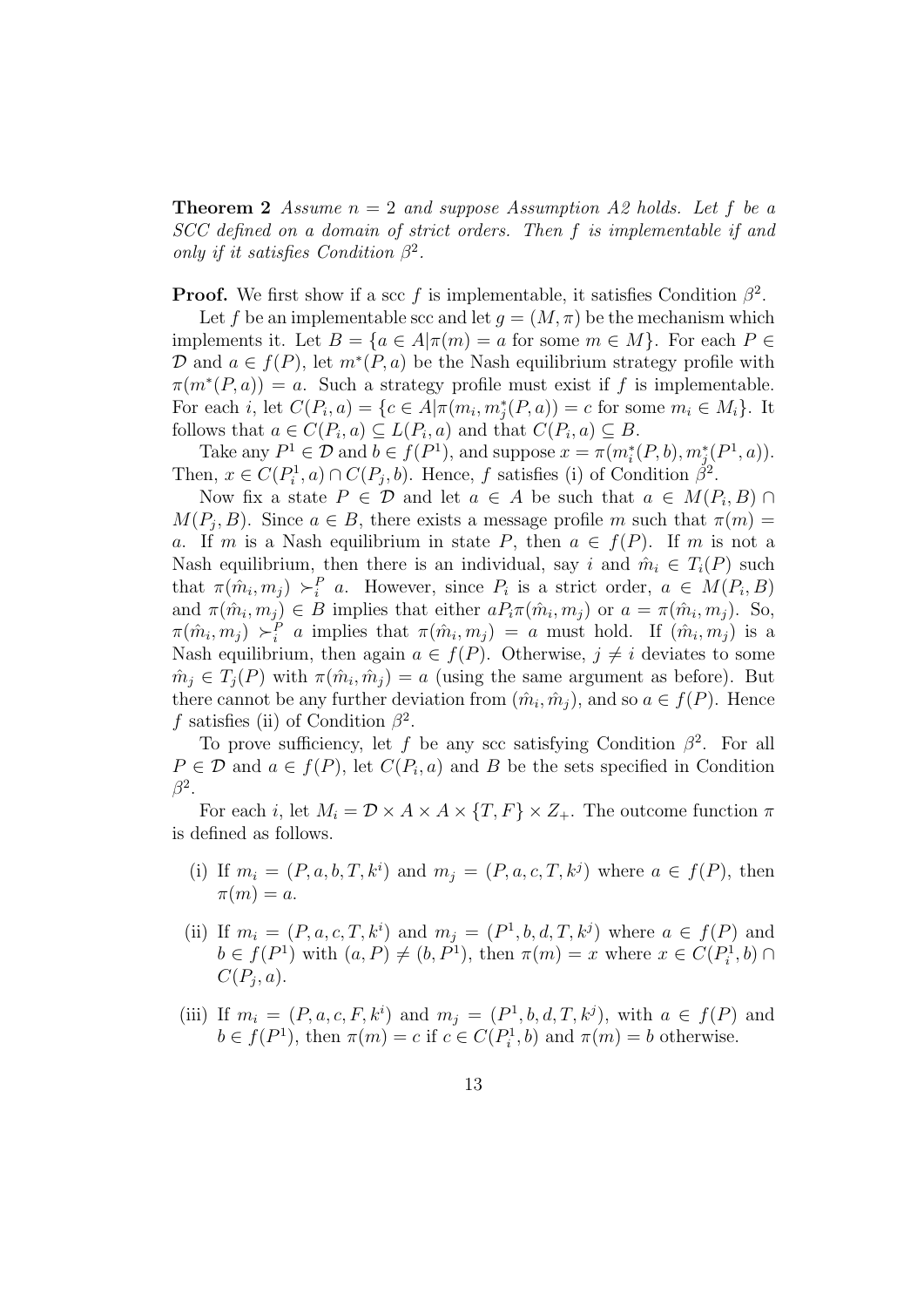(iv) In all other cases, the outcome is the alternative figuring as the third component of  $m_{i^*}$ , where  $i^*$  is the winner of the integer game.

The mechanism is similar, but not identical to that used by Dutta and Sen (1991). Essentially, when both individuals announce the same  $(P, a)$  where  $a \in f(P)$  and T, then the mechanism identifies this as the "equilibrium" message for  $(P, a)$ . However, if the two individuals send these equilibrium messages corresponding to different states of the world, then the planner cannot identify which individual is telling the truth, and so the outcome corresponding to these conflicting messages has to be in the intersection of the appropriate lower contour sets. If one individual appears to be sending the equilibrium message corresponding to  $(P, a)$ , while the other individual i announces  $F$  instead of  $T$  (even if the other components correspond to some equilibrium), then the latter individual is allowed to select any outcome in  $C(P_i, a)$ . Finally, in all other cases, the integer game is employed.

Let us check that this mechanism implements  $f$  in Nash equilibrium. Throughout the remaining proof, let the true state be P.

Consider any  $a \in f(P)$ . Let  $m_i^* = (P, a, \cdot, T, k^i)$  for both *i*. where  $k^i$  is any positive integer. Then,  $\pi(m^*) = a$ . Any deviation by i can only result in an outcome in  $L(P_i, a)$ , and so  $m^*$  must be a Nash equilibrium.

We complete the proof of Sufficiency by showing that all Nash equilibrium outcomes are in  $f(P)$ . Consider a message profile m and suppose that it is a Nash equilibrium in state P. We consider all possibilities below.

**Case 1:** Suppose  $m_i = (P^1, a, \ldots, T, k^i)$  for all i, where  $a \in f(P^1)$ . Then,  $\pi(m) = a$ . If  $P = P<sup>1</sup>$ , there is nothing to prove, since  $a \in f(P)$ . Assume therefore that  $P \neq P^{1,9}$  Let i deviate to  $m'_{i} = (P, b, a, F, k^{i})$ , where  $b \in f(P)$ . Then  $\pi(m)$  $i, m_j$  = a. But, this remains a profitable deviation for i since  $m'_i \in T_i(P)$ . Hence m is not a Nash equilibrium.

**Case 2:** Suppose  $m_i = (P^1, a, c, T, k^i)$  and  $m_j = (P^2, b, d, T, k^j)$  where  $a \in$  $f(P^1)$  and  $b \in f(P^2)$  with  $(a, P^1) \neq (b, P^2)$ . Then  $\pi(m) = x$  where  $x \in$  $C(P_i^2, b) \cap C(P_j^1, a)$ . Suppose that  $P = P^1 = P^2$  does not hold. So, either  $P^1 \neq P$  or  $P^2 \neq P$ . Suppose w.l.o.g that  $P^1 \neq P$ . Then, i can deviate to  $m'_i \in T_i(P)$  such that  $m'_i = (P, b, x, F, k^i)$ . Since  $x \in C(P_i^2, b)$  by assumption,  $\pi(m_i^{'})$  $i, m_j$  = x. However,  $m_i \in T_i(P)$  so that i gains by deviating. Hence m is not a Nash Equilibrium.

<sup>&</sup>lt;sup>9</sup>That is, both individuals "coordinate" on a lie about the state of the world.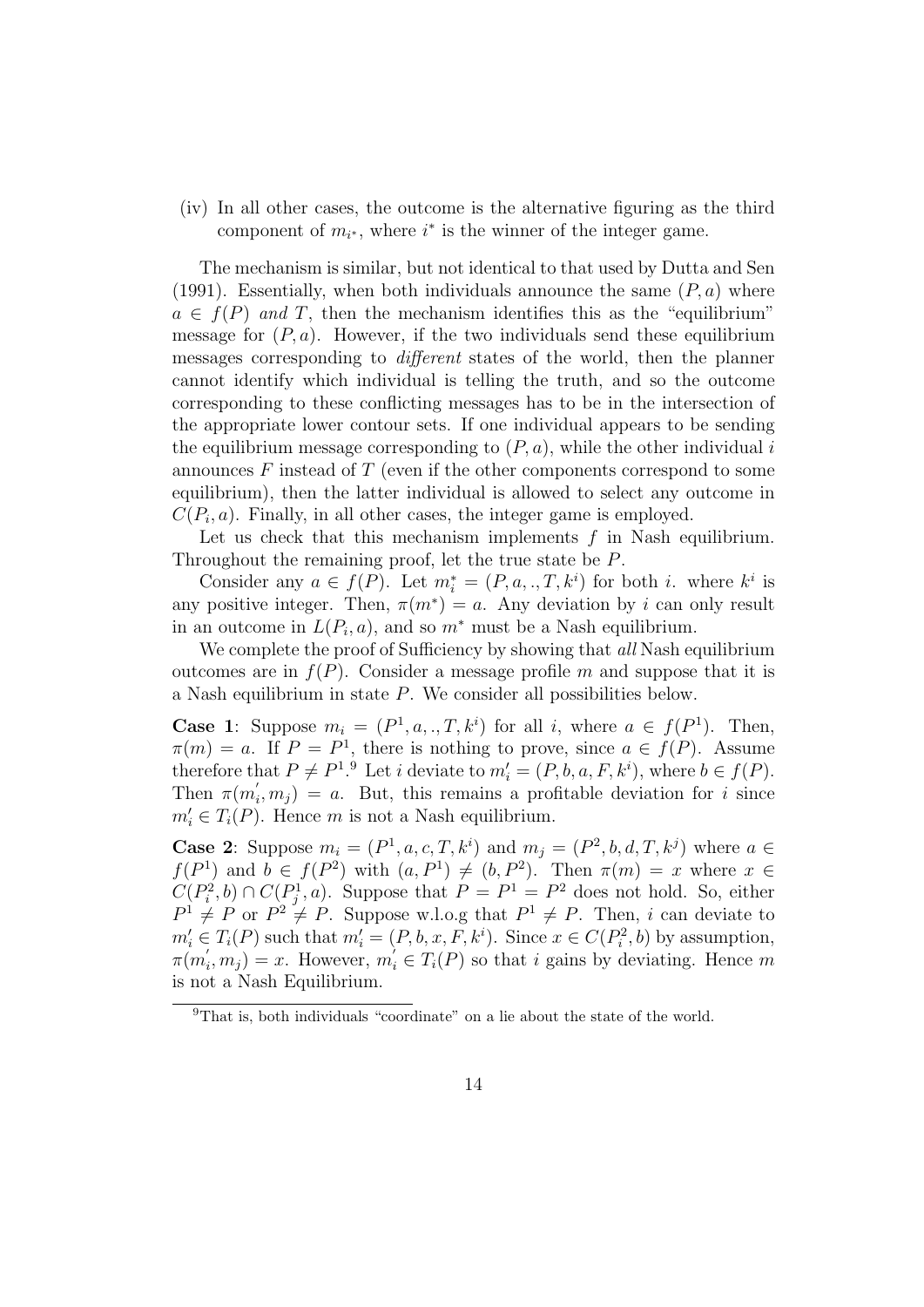Suppose instead that  $P = P^1 = P^2$  holds and m is a Nash equilibrium. Then it must be the case that  $x \in M(P_i, C(P_i, b))$  (Recall that  $P = P^i$ ), i.e.  $xP_i b$ . However  $bP_i x$  since  $x \in C(P_i, b)$  by assumption. Since  $P_i$  is a strict order, we have  $b = x$ . Since  $b \in f(P)$ , it follows that  $\pi(m) \in f(P)$ .

**Case 3:** Suppose  $m_i = (P^1, a, c, F, k^i)$  and  $m_j = (P^2, b, d, T, k^j)$  where  $a \in$  $f(P^1)$  and  $b \in f(P^2)$ . Then  $\pi(m) = x$  where  $x \in C(P_i^2, b)$ . Suppose that  $P = P<sup>1</sup> = P<sup>2</sup>$  does not hold. So, either  $P<sup>1</sup> \neq P$  or  $P<sup>2</sup> \neq P$ . Suppose first, that  $P^1 \neq P$ . Then, replicating the argument in Case 2 above, it follows that i can profitably deviate to  $m'_i \in T_i(P)$  such that  $m'_i = (P, b, x, F, k^i)$ establishing that m is not a Nash Equilibrium. Suppose then that  $P^2 \neq P$ . Then, j can deviate to  $m'_j \in T_i(P)$  such that  $m'_j = (P, b, x, F, k^j)$  and win the integer game (by a suitable choice of  $k^j$ ). Then  $\pi(m_i, m'_i)$  $y'_{j}$ ) = x and m<sup>'</sup>  $j$  is a profitable deviation since  $m'_j \in T_j(P)$ . Hence m is not a Nash Equilibrium.

The only remaining case is  $P = P^1 = P^2$ . Observe that since m is a Nash equilibrium,  $x \in M(P_i, C(P_i, b))$ , i.e  $xP_i b$ . Since  $bP_i x$  as well, we have  $b = x$ since  $P_i$  is a strict order. Since  $b \in f(P)$  by hypothesis, we conclude that  $\pi(m) \in f(P)$ .

**Case 4:** The remaining possibility is that m is such that the integer game decides the outcome. In this case, if m is a Nash equilibrium, then  $\pi(m) \in$  $M(P_i, B) \cap M(P_j, B)$ . From (ii) of Condition  $\beta^2$ , we have  $\pi(m) \in f(P)$ .

#### 5.2 Exactly One Partially Honest Individual

Here we make the following informational assumption.

Assumption A1: There is exactly one partially honest individual.

The condition which is necessary and sufficient for implementation under Assumption A1 (assuming strict orders) is slightly more complicated than the earlier case.

**Definition 8** The scc f satisfies Condition  $\beta^1$  if there is a set B which contains the range of f, and for each  $i \in N$ ,  $P \in \mathcal{D}$  and  $a \in f(P)$ , there exists a set  $C(P_i, a) \subseteq B$  with  $a \in C(P_i, a) \subseteq L(P_i, a)$  such that

(i) 
$$
C(P_i, a) \cap C(P_j^1, b) \neq \emptyset
$$
 for all  $P^1 \in \mathcal{D}$  and for all  $b \in f(P^1)$ .

(ii) for all  $P^2 \in \mathcal{D}$ ,  $[a \in M(P_i^2, B) \cap M(P_j^2, B)] \Rightarrow [a \in f(P^2)].$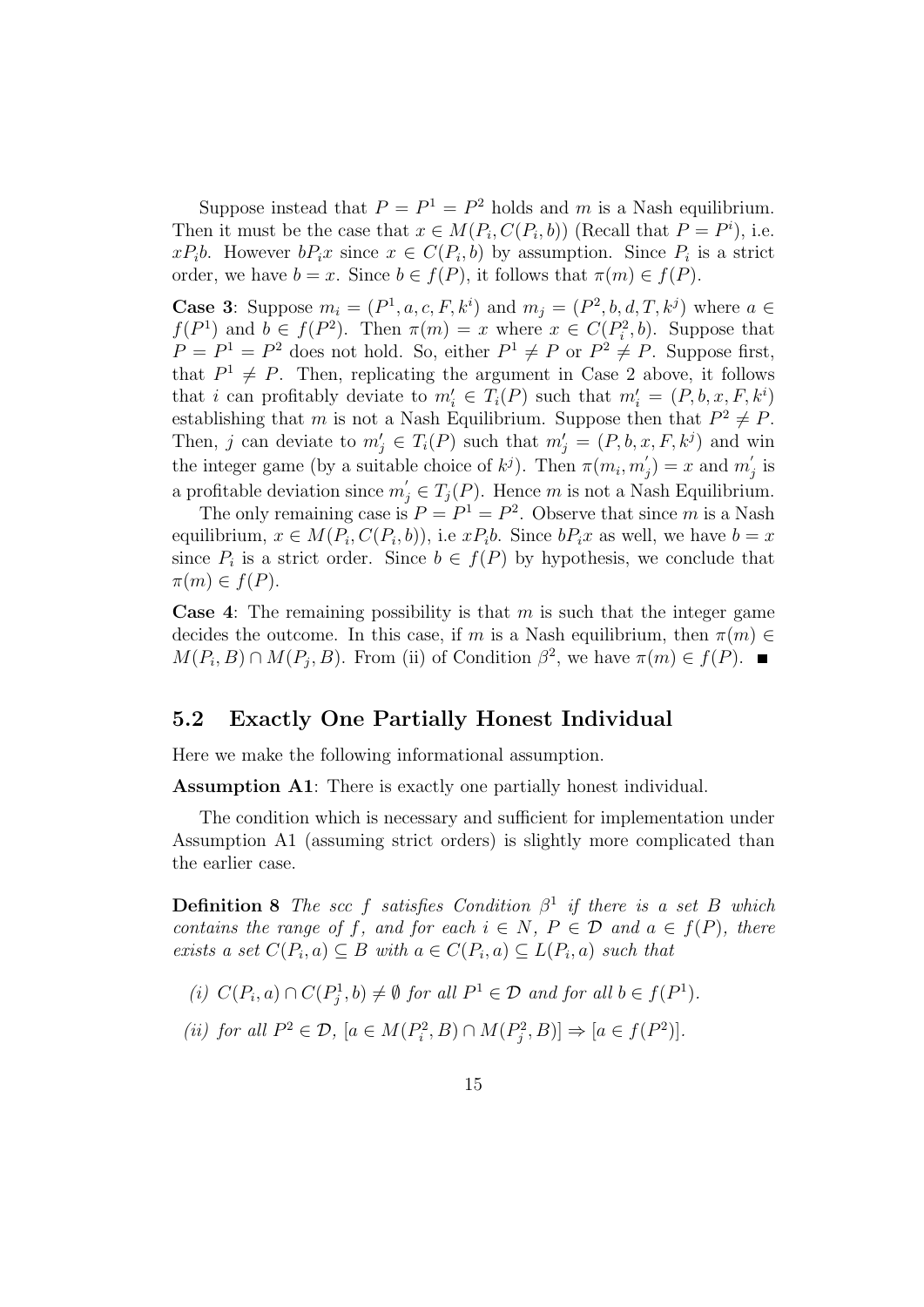(iii) for all  $P^2 \in \mathcal{D}$ , if  $b \in C(P_i, a)$  and  $b \in M(P_i^2, C(P_i, a)) \cap M(P_j^2, B)$ , then  $b \in f(P^2)$ .

The only difference between Conditions  $\beta^1$  and  $\beta^2$  is the extra requirement (iii) in the former. Our next result shows that Condition  $\beta^1$  is the exact counterpart of Condition  $\beta^2$  in the case where Assumption A1 holds.

**Theorem 3** Assume  $n = 2$  and suppose Assumption A1 holds. Let f be a SCC defined on a domain of strict orders. Then f is implementable if and only if it satisfies Condition  $\beta^1$ .

**Proof.** Again, we start with the proof of necessity. Let  $(M, \pi)$  be the mechanism which implements f. Consider part(i) of Condition  $\beta^1$ . Clearly, the intersection condition remains necessary.

The proof of part (ii) of Condition  $\beta^1$  is similar though not identical to the proof of its counterpart in  $\beta^2$ . Let  $P^2 \in \mathcal{D}$  and consider a such that  $a \in M(P_i^2, B) \cap M(P_j^2, B)$ . Since  $a \in B$ , there exists a message profile m such that  $\pi(m) = a$ . Suppose w.l.o.g. that i is the partially honest individual. If  $m$  is not a Nash equilibrium, then it must be the case that there exists  $\hat{m}_i \in T_i(P^2)$  such that  $\pi(\hat{m}_i, m_j) P_i^2 a$ . However,  $a \in M(P_i^2, B)$ and  $\pi(\hat{m}_i, m_j) \in B$  implies that  $\pi(\hat{m}_i, m_j) P_i^2 a$ . Since  $P_i^2$  is a strict order, we must have  $\pi(\hat{m}_i, m_j) = a$ . Since  $a \in M(P_j^2, B)$ , it must be the case that  $(m_i, m_j)$  is a Nash equilibrium and  $a \in f(P^2)$ .

Consider part (iii) of Condition  $\beta^1$ . Let  $P^2 \in \mathcal{D}$ . We need to show that if  $b \in C(P_i, a)$  and  $b \in M(P_i^2, C(P_i, a)) \cap M(P_j^2, B)$ , then  $b \in f(P^2)$ . Let  $\pi(m) = b$  with  $m_j = m_j^*(P, a)$  being the equilibrium message of j supporting a as a Nash equilibrium when the state is P. Suppose the state is  $P^2$ . Let i be the partially honest individual. Since  $b \in M(P_i^2, C(P_i, a))$ , i can have a profitable deviation from  $m_i$  only if  $m_i \notin T_i(P^2)$  and there is  $m'_i \in T(P^2)$ such that  $\pi(m'_i, m_j) = b$ , the last fact following from our assumption that  $P_i^2$  is a strict order. But, now consider  $(m'_i, m_j)$ . Individual i cannot have a profitable deviation since  $m'_i \in T(P^2)$  and b is  $P_i^2$ -maximal in  $C(P_i, a)$ . Neither can j since b is  $P_j^2$ -maximal in B and j is not partially honest. So,  $(m'_i, m_j)$  must be a Nash equilibrium corresponding to  $P^2$ , and hence  $b \in f(P^2)$ .

We now turn to the proof of sufficiency. Let  $f$  be any scc satisfying Condition  $\beta^1$ . Consider the same mechanism used in the proof of Theorem 2.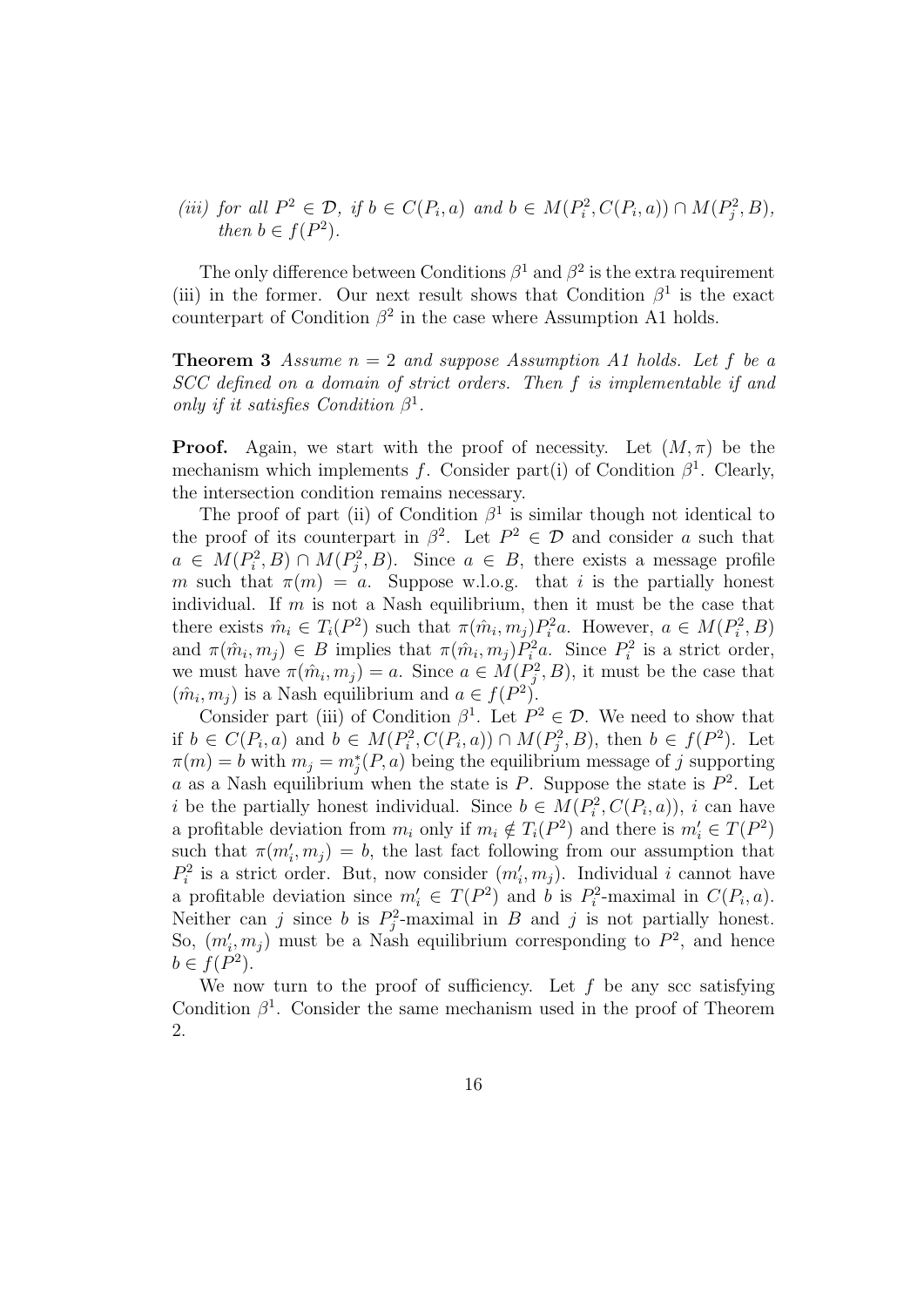Let P be the true state of the world. The proof that every  $a \in f(P)$  is supported as a Nash equilibrium is identical to that of Theorem 2.

We need to show that every outcome corresponding to a Nash equilibrium is in  $f(P)$ . Let m be any candidate Nash equilibrium strategy profile. Once again, we consider all possibilities exhaustively. Suppose  $m$  is covered by Case 1 of Theorem 2. Then, the proof is identical to that of Theorem 2 since the partially honest individual can deviate to a truthtelling strategy without changing the outcome.

**Case 2**: Suppose  $m_i = (P^1, a, c, T, k^i)$  and  $m_j = (P^2, b, d, T, k^j)$  where  $a \in f(P^1)$  and  $b \in f(P^2)$  with  $(a, P^1) \neq (b, P^2)$ . Let  $\pi(m) = x \in C(P_i^2, b) \cap$  $C(P_j^1, a)$ . Suppose w.l.o.g that i is the partially honest individual. We claim that  $P^1 = P$ . Otherwise i can deviate to  $m'_i = (P, z, x, F, k^i)$  so that  $\pi(m'_i, m_j) = x$  since  $x \in C(P_i^2, b)$ . Since  $m_i \notin T(P)$  while  $m'_i \in T(P)$ , it follows that the deviation is profitable and  $m$  is not a Nash equilibrium.

Suppose therefore that  $P^1 = P$ . Since m is a Nash equilibrium, it must be true that  $x \in M(P_j, C(P_j, a))$ , i.e  $xP_ja$ . However, since  $x \in C(P_j, a)$  and  $P_j$  is a strict order, we must have  $x = a$ . Since  $a \in f(P)$  by assumption, we have shown  $\pi(m) \in f(P)$  as required.

**Case 3:** Suppose  $m_i = (P^1, a, c, F, k^i)$  and  $m_j = (P^2, b, d, T, k^j)$  where  $a \in$  $f(P^1)$  and  $b \in f(P^2)$ . Let  $\pi(m) = x$ . We know that  $x \in C(P_i^2, b)$ . Suppose  $P \neq P^1$  and  $P \neq P^2$  hold. As we have seen in the proof of Case 3 in Theorem 2, both individuals can unilaterally deviate to a truth-telling strategy without changing the outcome. The partially honest individual will find this deviation profitable contradicting our hypothesis that  $m$  is a Nash equilibrium.

Suppose  $P = P<sup>1</sup>$ , i.e *i* is the partially honest individual. Note that individual  $j$  can trigger the integer game and obtain any alternative in  $B$  by unilateral deviation from m while i can obtain any alternative in  $C(P_i^2, b)$  by unilateral deviation from  $m$ . Since we have assumed that  $m$  is a Nash equilibrium in state P, it must be the case that  $x \in M(P_i, C(P_i^2, b)) \cap M(P_j, B)$ . Then by part (iii) of Condition  $\beta^1$ , we have  $x \in f(P)$ .

Suppose  $P = P^2$ , i.e j is the partially honest individual. By the same argument as in the previous paragraph, we have  $x \in M(P_i, C(P_i, b))$ , i.e.  $xP_i b$ . But  $x \in C(P_i, b)$  implies  $bP_i x$ . Since  $P_i$  is a strict order, we have  $b = x$ . Since  $b \in f(P)$ , we have  $\pi(m) \in f(P)$  as required.

**Case 4:** The remaining possibility is that m is such that the integer game decides the outcome. We use the same argument as in Case 4, in Theorem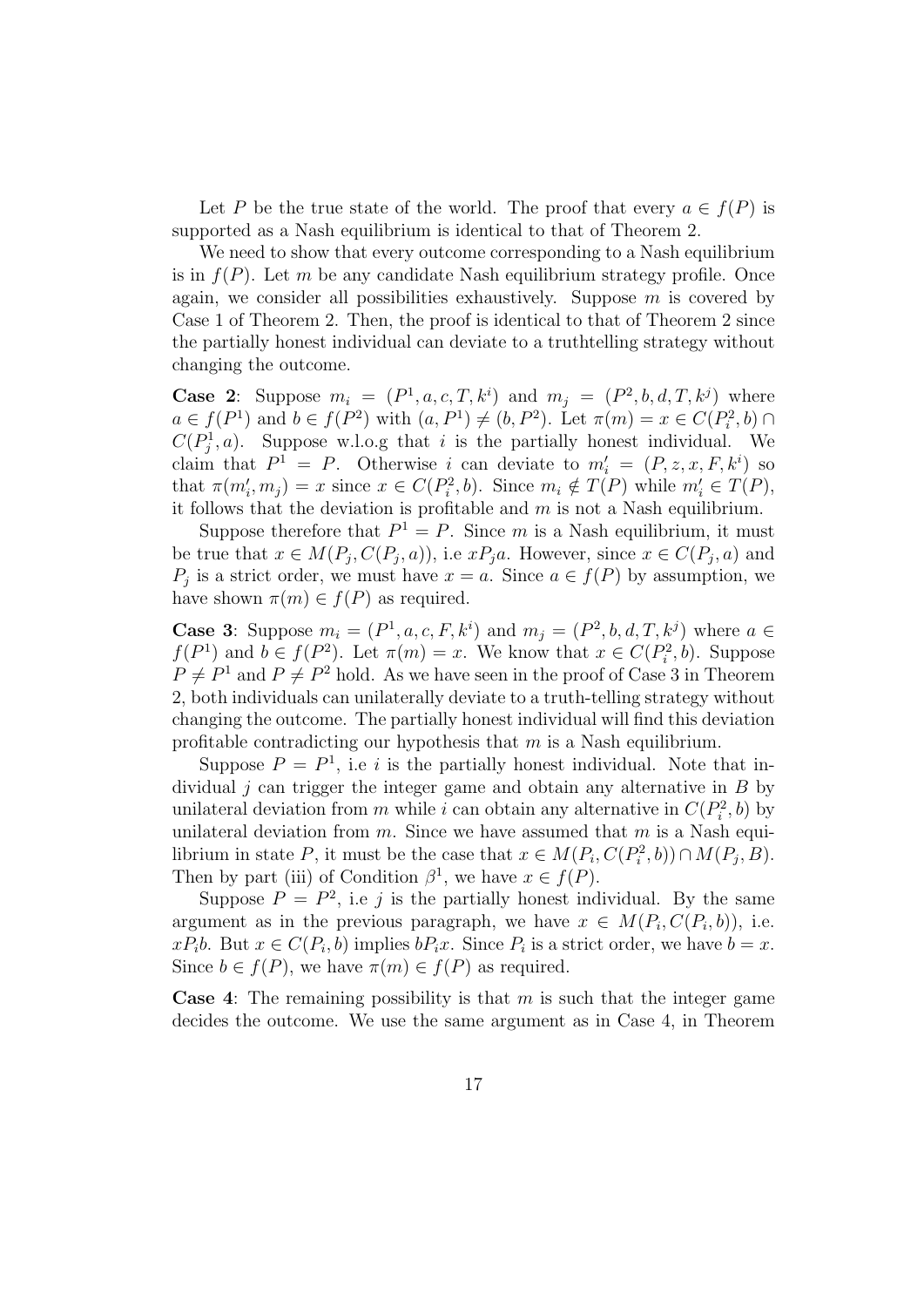2, i.e if m is a Nash equilibrium, then  $\pi(m) \in M(P_i, B) \cap M(P_j, B)$  and applying (ii) of Condition  $\beta^1$  to conclude that  $\pi(m) \in f(P)$ .

Theorems 2 and 3 show that a simple characterization of implementable sccs is possible under the assumption that all admissible preferences are strict orders . Matters are more complicated and subtle when we allow for indifference. For instance, even Unanimity is no longer a necessary condition. Let  $R$ be a state of the world where the maximal elements for i and j are  $\{a, b\}$  and  ${a, c}$ . We can no longer argue that a is f-optimal at this state for the following reason. Suppose that the message profile  $m$  which leads to  $a$  involves individual  $i$  announcing a non-truthful state of the world. However a truthful message from i (holding j's message constant) may lead to the outcome  $b$ which is not maximal for j. If this is the case, then  $m$  is no longer a Nash equilibrium. It is not difficult to show that a weaker Unanimity condition is necessary.<sup>10</sup>

However, the main point brought out by our characterization results do not change even if the domain of individual preference profiles is extended to allow for indifference. The two theorems seek to establish the following point - even when players are partially honest, one cannot hope to get the kind of permissive results in the two-person case that one gets in the many-person case. The reason is that while partial honesty helps to dispense with Monotonicity, the Intersection condition continues to be necessary in the two-person case.  $11$  We show in the next subsection that it is the intersection condition which severely restricts the class of implementable sccs. Hence, the negative implications (Propositions 1 and 2) remain true even when the domain is enlarged to allow for indifference. So, by restricting attention to strict preferences, we are able to establish the difference between the two-person and many-person cases in a relatively simple way, without providing a full-blown analysis which would entail cumbersome notation and technicalities without providing much additional insight.

#### 5.3 Implications

In this section, we briefly discuss the implications of our results in the twoplayer case.

<sup>10</sup>A recent paper which extends Theorems 2 and 3 to allow for indifference is Lombardi and Yoshinara (2011).

<sup>&</sup>lt;sup>11</sup>If indifference is permitted, redefine  $L(R_i, a) = \{b \in A | a R_i b\}.$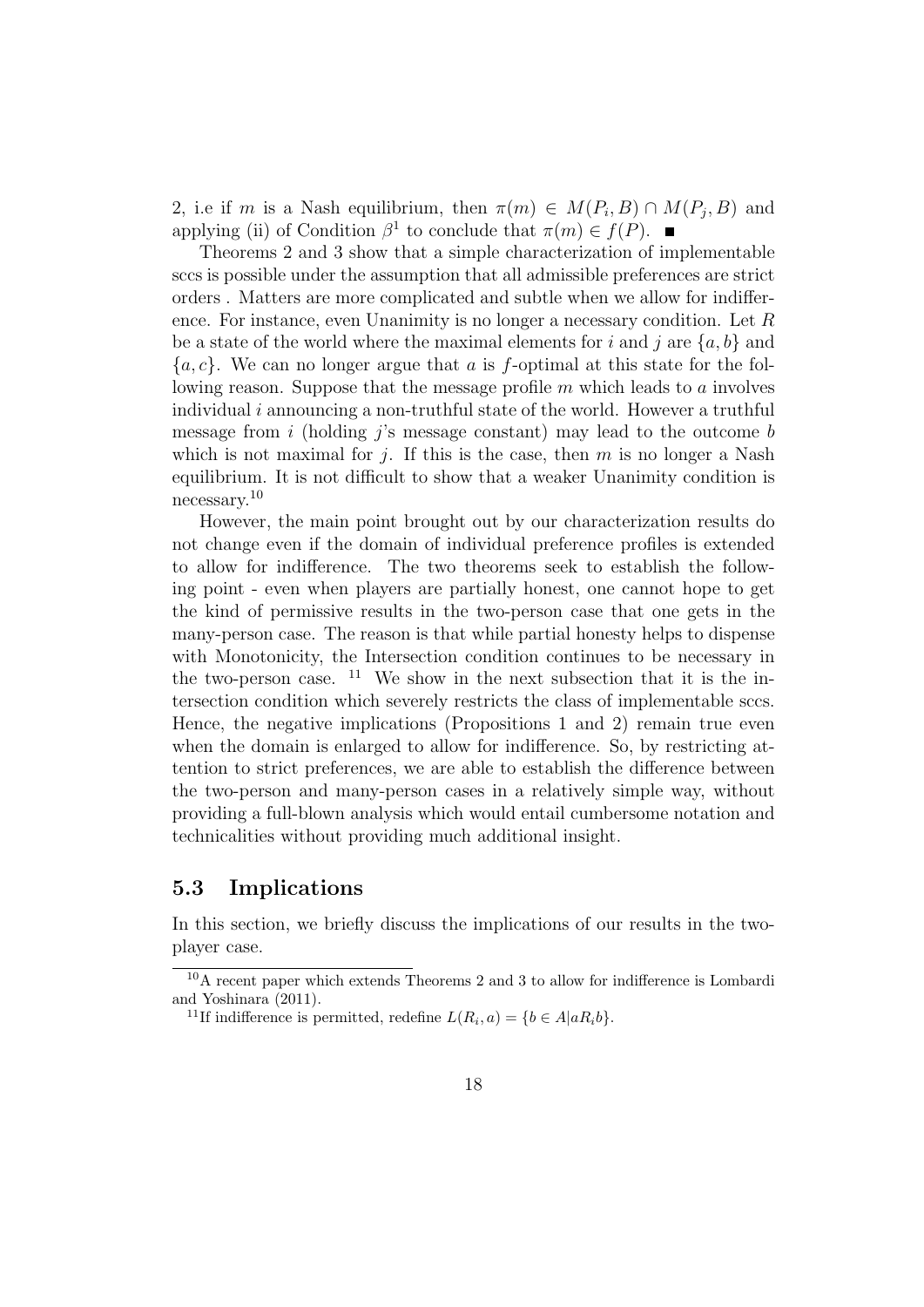Define a *worst outcome* relative to the scc f to be some  $w \in A$  such that for all  $i \in N$ , for all  $R \in D$ , for all  $a \in f(R)$ ,  $aP_i w$ . That is, in all states of the world, a worst outcome is ranked below any outcome in f by all individuals. Notice that the existence of a worst outcome relative to f ensures that the intersection condition (part (i) of Assumption A2 or Assumption A1) is satisfied. The following is an easy corollary of Theorem 2.

**Corollary 1** Let  $n = 2$ , and suppose Assumption A2 is satisfied. Suppose w is a worst outcome relative to a scc f, which satisfies part (ii) of Condition  $\beta^2$ . Then, f is implementable in Nash equilibrium.

Of course, an analogous corollary follows if Assumption A1 is satisfied.

We now present some other less obvious implications of Theorems 2 and 3. It is clear that Condition  $\beta^1$  implies Condition  $\beta^2$ . We first show that even the weaker Condition  $\beta^2$  imposes non-trivial restrictions on the class of implementable sccs.

**Proposition 1** : For all  $P \in \mathcal{P}^n$ , let  $M(P_i, A) \cup M(P_j, A) \subseteq f(P)$ . Then, f is not implementable under Assumption A2.

**Proof.** : Consider the profiles  $P \in \mathcal{P}^2$  given below.

- (i)  $aP_idP_ib$  for all  $d \notin \{a, b\}.$
- (i)  $bP_idP_ia$  for all  $d \notin \{a, b\}.$

Then,  $L(P_i, b) \cap L(P_j, a) = \emptyset$ , and so Condition  $\beta^2$  is not satisfied.

According to Proposition 1, no scc which is a superset of the correspondence which consists of the union of the best-ranked alternatives of the two players, is implementable even when both individuals are partially honest. An immediate consequence of this result is that the Pareto correspondence is not implementable.

The next proposition is another impossibility result, showing that no anonymous and neutral scc can be implemented even when both individuals are partially honest provided the number of alternatives is even. Anonymity and Neutrality are symmetry requirements for sccs with respect to individuals and alternatives respectively. They are pervasive in the literature but we include formal definitions for completeness. An extensive discussion of these properties can by found in Moulin (1983).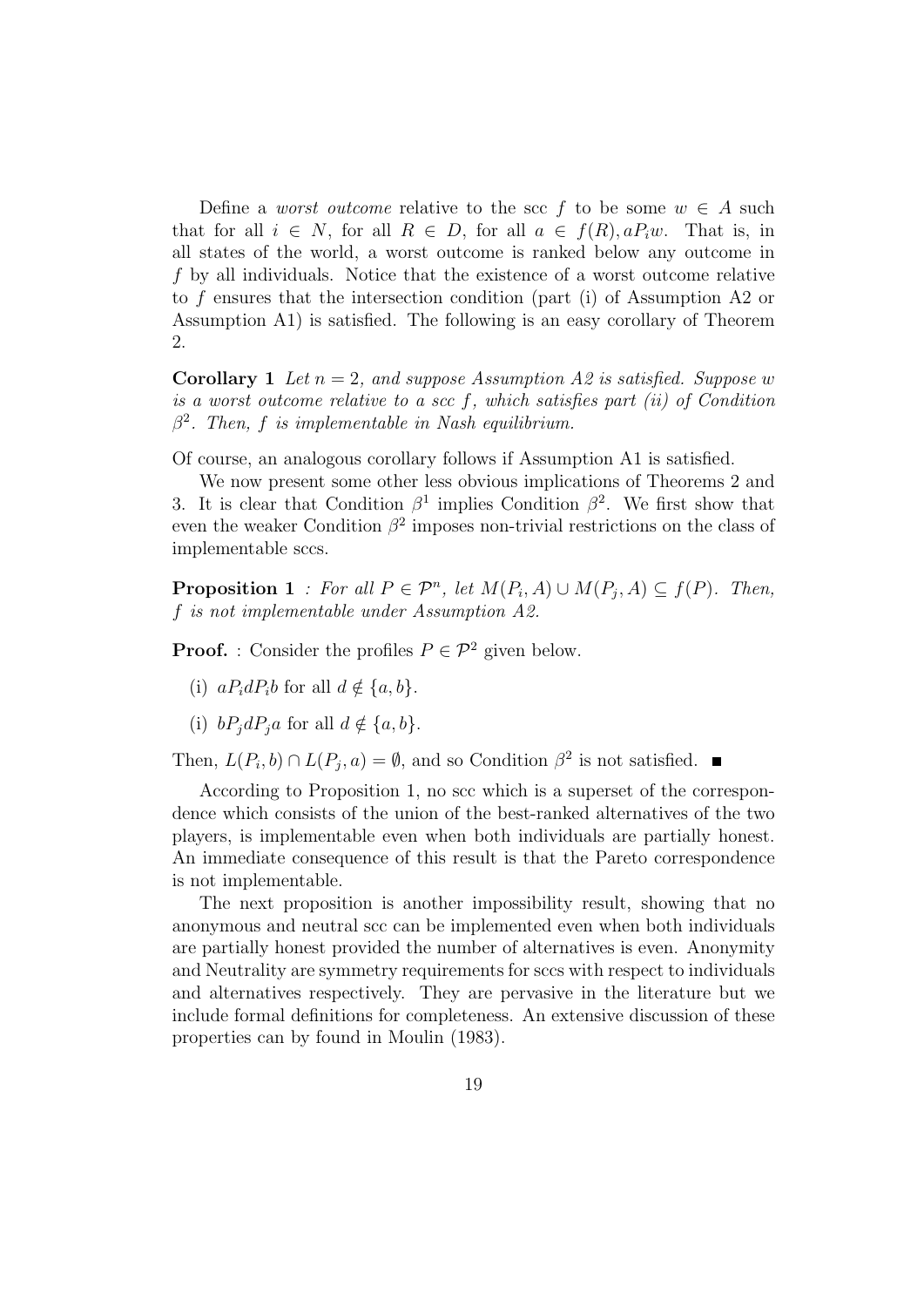**Definition 9** Let  $\sigma : N \to N$  be a permutation. The scc f is anonymous if for every profile  $P \in \mathcal{P}^n$ , we have  $f(P) = f(P_{\sigma(1)}, P_{\sigma(2)}, ..., P_{\sigma(n)})$ .

**Definition 10** Let  $\mu : A \to A$  be a permutation. Let  $P \in \mathcal{P}^n$ . Let  $P^{\mu} \in \mathcal{P}^n$ be defined as follows. For all  $a, b \in A$  and  $i \in N$ ,  $[aP_i b \Leftrightarrow \mu(a)P_i^{\mu}\mu(b)]$ . The scc f is neutral if for every profile  $P \in \mathcal{P}^n$ , we have  $[a \in f(P)] \Leftrightarrow [\mu(a) \in$  $f(P^{\mu})$ .

Proposition 2 Let the number of alternatives in A be even. Then, no anonymous and neutral scc is implementable under Assumption A2.

**Proof.** Let  $f$  be an anonymous, neutral and implementable scc. Without loss of generality, let  $A = \{a_1, ..., a_m\}$  where m is even. Consider a preference profile  $P \in \mathcal{P}^2$  such that  $a_1 P_i a_2 \ldots P_i a_{m-1} P_i a_m$  and  $a_m P_j a_{m-1} \ldots P_j a_2 P_j a_1$ . Suppose  $a_r \in f(P)$  for some integer r lying between 1 and m. We claim that  $a_{m-r+1} \in f(P)$ . We first note that  $a_r$  is distinct from  $a_{m-r+1}$ . Otherwise  $m = 2r - 1$  contradicting our assumption that m is even. Let P' denote the profile where individual *i*'s preferences are  $P_i$  and individual *j*'s preferences are  $P_i$ . Since f is anonymous,  $a_r \in f(P')$ . Now consider the permutation  $\mu: A \to A$  where  $\mu(a_k) = a_{m-k+1}, k = 1, ..., m$ . Since f is neutral,  $a_{m-r+1} \in$  $f(P^{\prime\mu})$ . However  $P^{\prime\mu} = P$ , so that  $a_{m-r+1} \in f(P)$ . Observe that  $L(P_i, a_r) =$  $\{a_r, a_{r+1}, ..., a_m\}$  while  $L(P_j, a_{m-r+1}) = \{a_1, ..., a_{m-r+1}\}$ . Since m is even, it is easy to verify that  $L(P_i, a_r) \cap L(P_j, a_{m-r+1}) = \emptyset$  contradicting part (i) of Condition  $\beta^2$ .

In the many-person case, we have shown that the absence of veto power is sufficient for implementation. In the two-person case, No Veto Power essentially means that both individuals can get their best alternatives into the choice set. Notice that Proposition 1 suggests that a social choice correspondence may need to endow individuals with "some" Veto power in order to be implementable. For simplicity, we explore this possibility below for the case of a finite set of alternatives. Suppose now that A has cardinality  $m \geq 3$ .

Choose non-negative integers  $v_i$  and  $v_j$  such that  $v_i + v_j \leq m$ . We will say that individual i has veto power  $v_i$  if for all  $P \in \mathcal{P}^n$ , individual i can "veto" or eliminate the worst  $v_i$  elements in A according to  $P_i$ . Say that a scc f gives individual i positive veto power if  $v_i > 0$ . <sup>12</sup>

<sup>12</sup>See Moulin (1983) for an illuminating discussion of Voting by Veto rules. The concept of veto power can be extended to the case when A is infinite. See Abdou and Keiding (1991).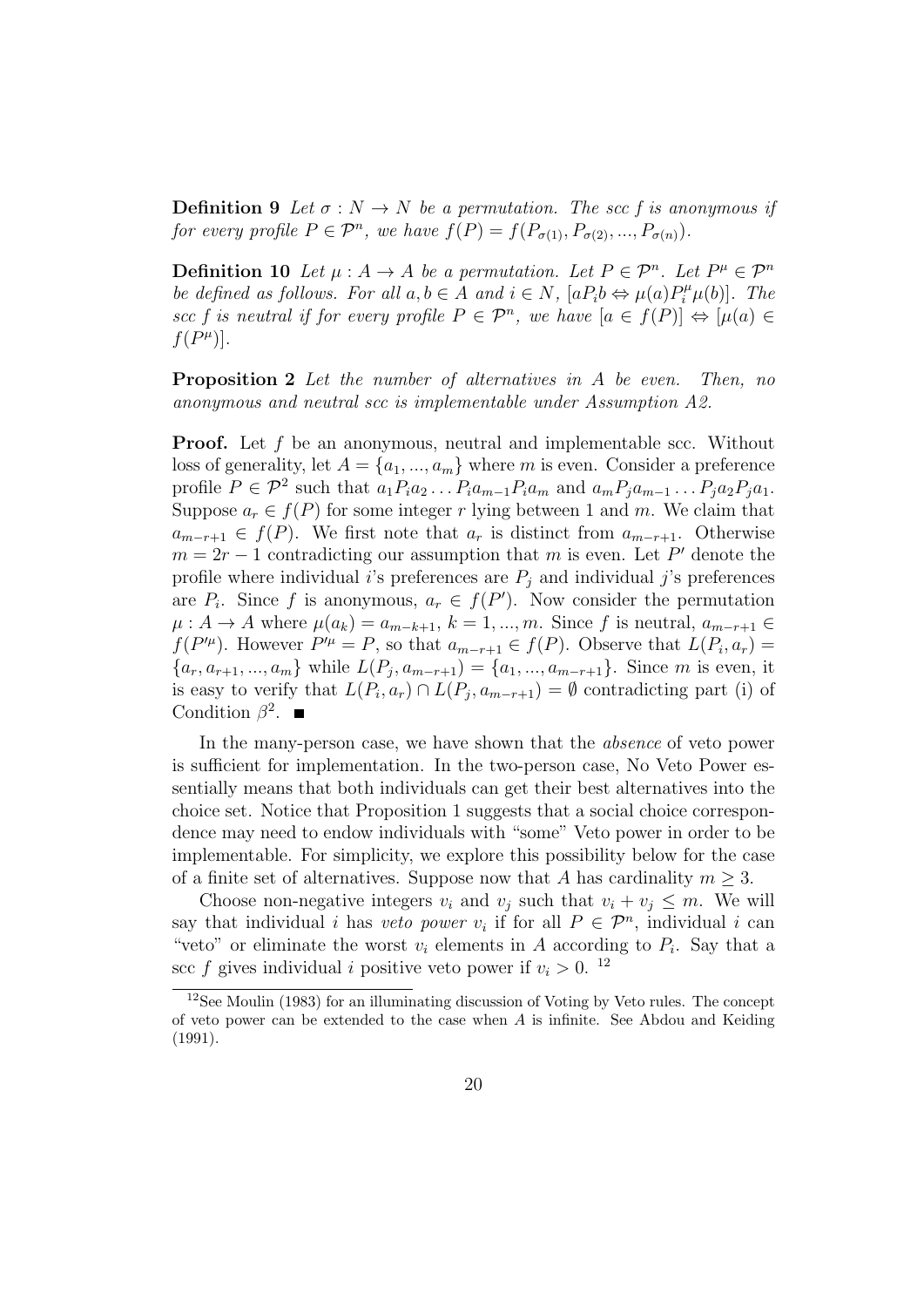Proposition 3 Let f be any non-dictatorial scc which satisfies Neutrality. If f is implementable under Assumption A2, then f gives each individual positive veto power.

**Proof.** Choose any f which is neutral. Suppose that  $v_i = 0$ . Then, there is some  $P \in \mathcal{P}^n$  such that  $aP_ix$  for all  $a \in A \setminus \{x\}$ , but  $x \in f(P)$ .

There are two possibilities. Either there exists some y such that  $yP_ix$  or  $xP_ia$  for all  $a \in A \setminus \{x\}.$ 

Suppose there is y such that  $yP_jx$ . Let  $\sigma$  be a permutation such that  $\sigma(x) = y, \sigma(y) = x$  and  $\sigma(z) = z$  for all other z in A. Since f satisfies Neutrality,  $y \in f(P^{\mu})$ . But,  $L(P_i, x) \cap L(P_i^{\mu})$  $\partial_j^{\mu}, y$  = Ø and so Condition  $\beta^2$ cannot be satisfied.

Suppose  $xP_ia$  for all  $a \in A \setminus \{x\}$ . Since f is non-dictatorial, there is  $P' \in \mathcal{P}$  such that  $yP'_ja$  for all  $a \neq y$ , but  $z \in f(P')$  where  $z \neq y$ . If  $x \notin L(P'_j, z)$ , then again  $L(P_i, x) \cap L(P'_j, z)$  is empty and  $\beta^2$  is violated. So, assume that  $zP'_jx$ .

Now, consider the permutation  $\mu$  such that  $\mu(y) = x, \mu(x) = y$  and  $\mu(a) =$ a for all other a. Since  $x \in f(P)$ , neutrality implies that  $y \in f(P^{\mu})$ . Also, note that  $L(P_i^{\mu})$  $p_i^{\mu}, y$  = {y}. So,  $L(P_i^{\mu})$  $D_i^{\mu}, y) \cap L(P'_j, z)$  is empty and Condition  $\beta^2$ is violated.

This shows that  $v_i > 0$  for both i if any non-dictatorial and neutral f is to be implemented.

The assumption of Neutrality cannot be dispensed with in the last proposition. In the next example, we construct a non-neutral social choice correspondence which satisfies the stronger condition  $\beta^1$ , but which does not endow any individual with veto power.

Example 1 Consider the following scc f on domain of all strict orderings. Let  $Q(P) = \{a \in A | \text{ there does not exist } b \text{ such that } bP_i a \forall i \in N \}.$  Choose some  $x^* \in A$ . For any  $P \in \mathcal{P}^n$ ,

$$
f(P) = \begin{cases} \{x^*\} & \text{if } x^* \in Q(P) \\ \{y \in A | yP_i x^* \,\,\forall i \in N\} \cap Q(P) & \text{otherwise} \end{cases}
$$

So,  $f$  is the correspondence which chooses a distinguished alternative  $x^*$ whenever this is Pareto optimal. Otherwise, it selects those alternatives from the Pareto correspondence which Pareto dominate  $x^*$ . Notice that this is not a very "nice" social choice correspondence since it is biased in favour of  $x^*$ . However, it does satisfy Condition  $\beta^1$ .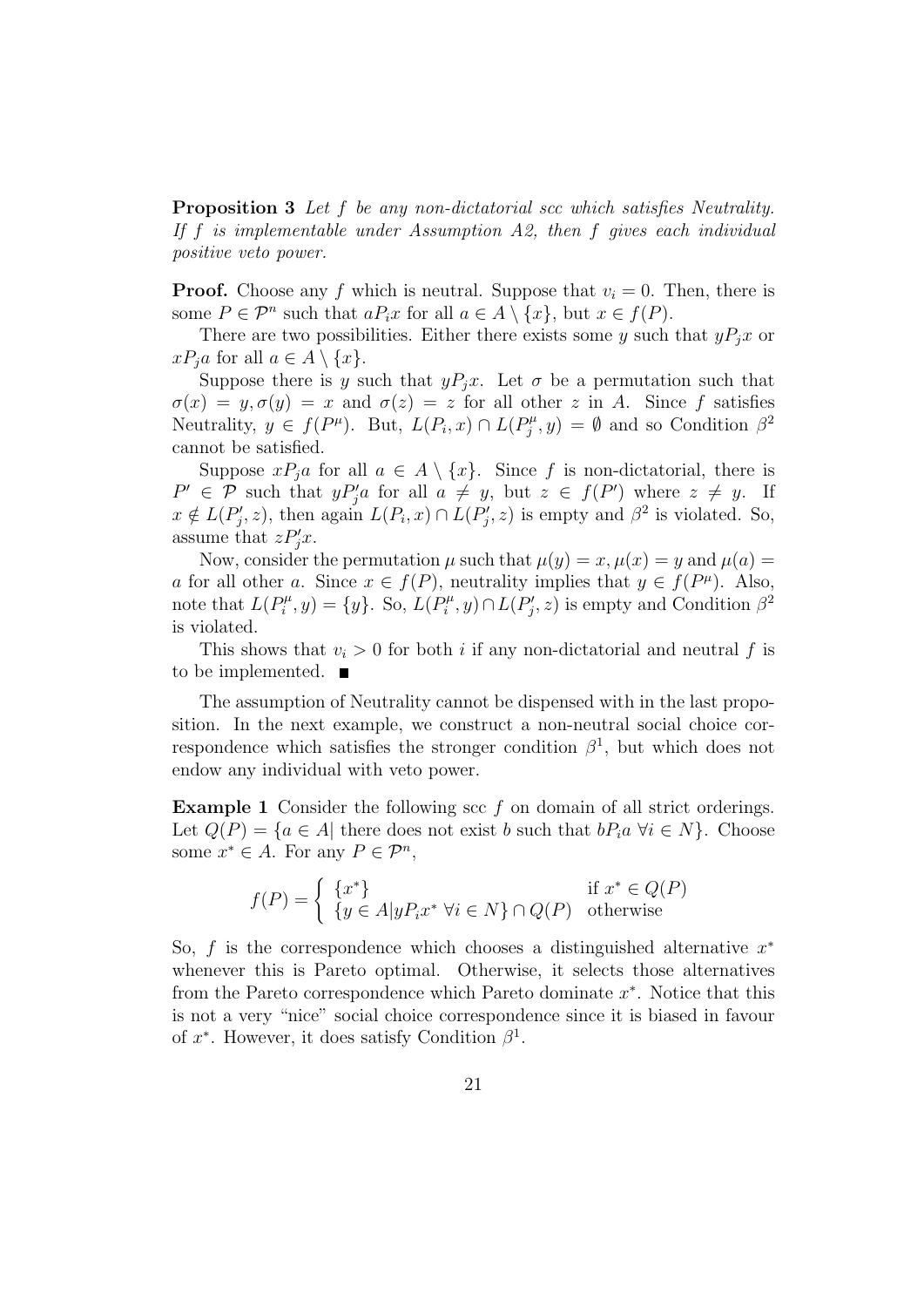To see this, first note that for all  $P \in \mathcal{P}^n$ , and  $x \in f(P)$ ,  $x^* \in L(P_i, x)$ . Hence,  $x^* \in L(P_i, x) \cap L(P'_j, z)$  where  $z \in f(P')$ . So, the intersection condition is satisfied for  $C(P_i, x) = L(P_i, x)$ .

Next, suppose  $z \in M(P_i^2, L(P_i, x)) \cap M(P_j^2, A)$ . If  $z = x^*$ , then clearly  $x^*$ in  $f(P^2)$ . Otherwise, since  $x^* \in L(P_i, x)$  and  $z \in M(P_i^2, L(P_i, x))$ , we must have  $zP_i^2x^*$ . Also, if  $z \in M(P_i^2, L(P_i, x))$ , then  $z \in Q(P^2)$ . It is also easy to check that  $zP_j^2x^*$ . It follows that  $z \in f(P^2)$ . Part (ii) of Condition  $\beta^1$  holds trivially. Therefore f satisfies Condition  $\beta^1$ .

Notice that in this example, everyone can veto all outcomes other than  $x^*$ . However, no one has positive veto power. At the same time, the condition of No Veto Power is not satisfied since neither individual can guarantee that her best outcome is in  $f(P)$ . In other words, the *absence* of positive veto power does not mean that No Veto Power is satisfied. The absence of positive veto power and No Veto Power coincide only in the presence of neutrality.

We now demonstrate the existence of a class of well-behaved social choice correspondences which can be implemented even when there is just one partially honest individual. The possibility result stands in contrast to the negative result of Hurwicz and Schmeidler (1978) and Maskin(1999) who showed that there does not exist any two-person, Pareto efficient, non-dictatorial, implementable social choice correspondence.

Choose integers  $v_i$  and  $v_j$  such that  $v_i + v_j = m - 1$ .<sup>13</sup> Let  $V_i(P)$  denote the set of  $v_i$ -worst elements according  $P_i$ . Then, letting v denote the vector  $(v_1, v_2)$ , define

$$
f^v(P) = Q(P) \setminus (V_1(P) \cup V_2(P))
$$

The scc  $f^v$  corresponds to what Moulin (1983) calls the veto core correspondence given the veto vector  $v$  and profile  $P$ .

#### **Proposition 4** The scc  $f^v$  is implementable under Assumption A1.

**Proof.** For all  $P \in \mathcal{P}^2$  and  $a \in f^v(P)$ , let  $C(P_i, a) = L(P_i, a)$ . Observe that  $|L(P_i, a)| \ge v_i + 1$  since individual i is vetoing  $m_i$  alternatives. Also, set  $B =$ A. We will show that  $f^v$  satisfies Condition  $\beta^1$  under these specifications.

Pick an arbitrary pair  $P, P^1 \in \mathcal{P}^2$  and let  $a \in f^v(P)$  and  $b \in f^v(P^1)$ . Since  $|L(P_i, a)| \ge v_i + 1$  and  $|L(P_j^1, b)| \ge v_j + 1$ ,  $v_i + v_j = m - 1$  and  $|A| = m$ , the intersection of the two sets must be non-empty. Hence part (i)

<sup>&</sup>lt;sup>13</sup>If m is odd, then we can choose  $v_i = v_j = (m-1)/2$ . The scc f to be constructed would then satisfy Anonymity and Neutrality.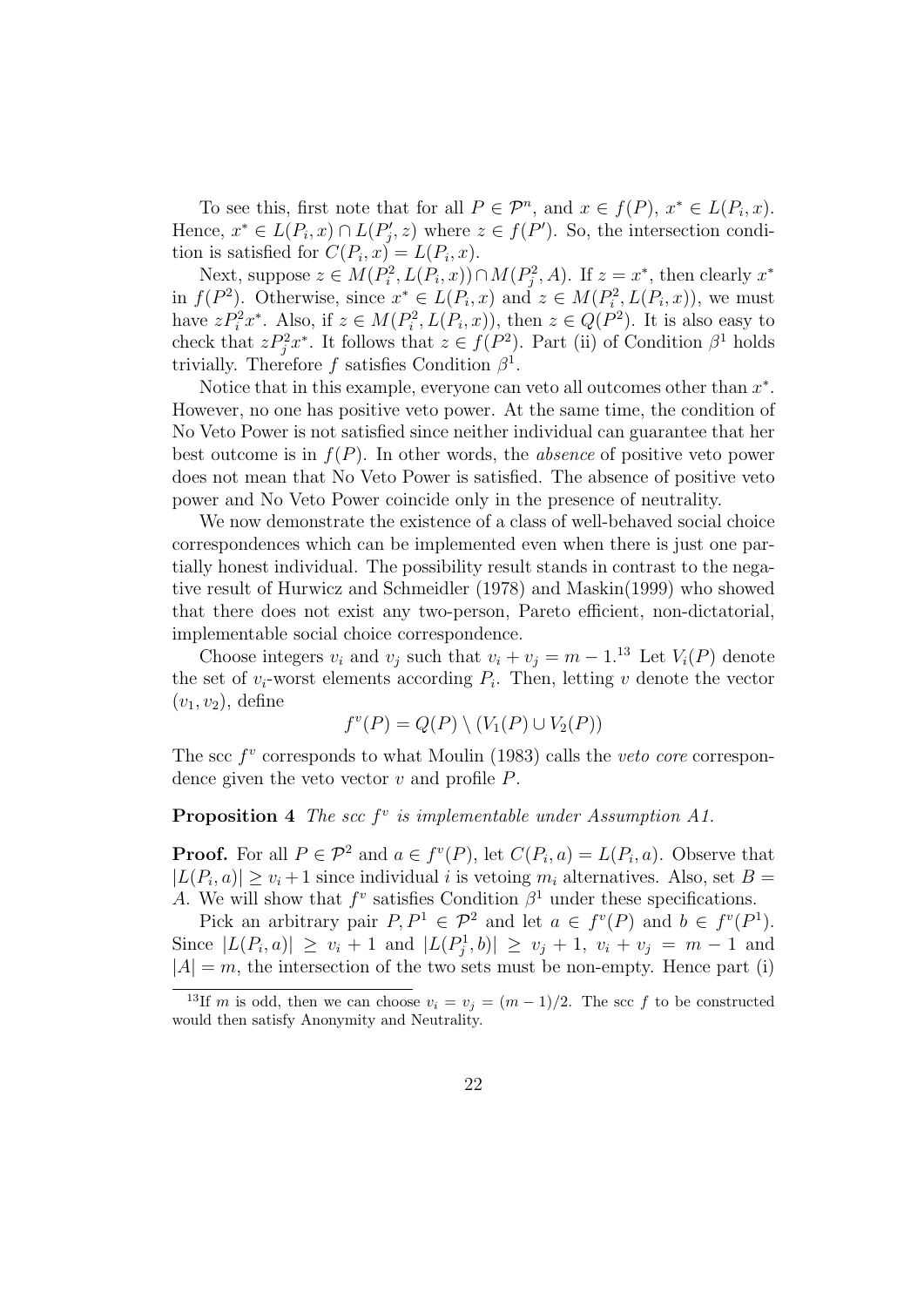of Condition  $\beta^1$  is satisfied. Part (ii) of  $\beta^1$  follows from the fact that  $f^v$  is Pareto efficient.

We check for part (iii) of Condition  $\beta^1$ . Let  $P^2$  be any arbitrary profile in  $\mathcal{P}^2$ , and suppose  $c = M(P_i^2, L(P_i, a)) \cap M(P_j^2, A)$ . Then,  $c \in Q(P^2)$ . Since  $|L(P_i, a)| = v_i + 1$ , and c is  $P_i^2$ -maximal in  $\tilde{L}(P_i, a)$ ,  $c \notin V_i(P^2)$ . Similarly,  $c \notin V_2(P^2)$ , since c is  $P_j^2$ -maximal in A. Hence,  $c \in f^v(P^2)$ . So,  $f^v$  satisfies Condition  $\beta^1$ .

Applying Theorem 3, we conclude that  $f^v$  is implementable under Assumption A1.  $\blacksquare$ 

Condition  $\beta^1$  is of course stronger than Condition  $\beta^2$ . We conclude this section by constructing an example of a single-valued selection of  $f^v$  which satisfies Condition  $\beta^2$  but not  $\beta^1$ .

Consider the following "voting by veto" social choice function  $\bar{f}^v$ . Given the vector  $v = (v_1, v_2)$  with  $v_1 + v_2 = m - 1$  and any profile P, individual 1 first vetoes alternatives in  $V_1(P)$ . Next, individual 2 vetoes the worst  $v_i$ elements in  $A - V_1(P)$  according to  $P_j$ . We denote this set as  $\bar{V}_2(P)$  and define

$$
\bar{f}^v(P) = A - V_1(P) - \bar{V}_2(P)
$$

Notice that at any profile P, if  $V_1(P) \cap V_2(P) = \emptyset$ , then  $f^v(P) = \overline{f}^v(P)$ . Otherwise,  $\bar{f}^v$  selects some element of  $f^v$ .

.

**Proposition 5** The social choice function  $\bar{f}^v$  is implementable under Assumption A2 but not under A1.

**Proof.** Clearly,  $\bar{f}^v$  satisfies Condition  $\beta^2$ . We show that it violates part (iii) of Condition  $\beta^1$ .

Let  $A = \{a_1, ..., a_m\}$  and let  $P^1$  be the profile where  $a_m P_1^1 a_{m-1} ... P_1^1 a_2 P_1^1 a_1$ and  $a_1 P_2^1 a_2 ... P_2^1 a_{m-1} P_2^1 a_m$ . Clearly  $a_{v_1+1} = \overline{f}^v(P^1)$ . Also,  $a_1 \notin L(P_2^1, a_{v_1+1})$ . Now let P be the profile where  $a_{v_1+1}P_1a_1P_1a$  and  $a_1P_2a_{v_1+1}P_2a$  for all  $a \notin$  ${a_1, a_{v_1+1}}$ . Note that  $a_{v_1+1} = M(P_2, L(P_2^1, a_{v_1+1}))$ . Hence,  $a_{v_1+1} =$  $M(P_2, C(P_2^1, a_{v_1+1}))$  for any  $C(P_2^1, a_{v_1+1}) \subset L(P_2^1, a_{v_1+1})$ . Also  $a_{v_1+1} =$ 

 $M(P_1, A)$ . Hence part (iii) of  $\beta^1$  requires  $a_{v_1+1} = \overline{f}^v(P)$ . However  $\overline{f}^v(P) =$  $a_1$ . Applying Theorem 3, we conclude that  $\bar{f}^v$  is not implementable under Assumption A1.  $\blacksquare$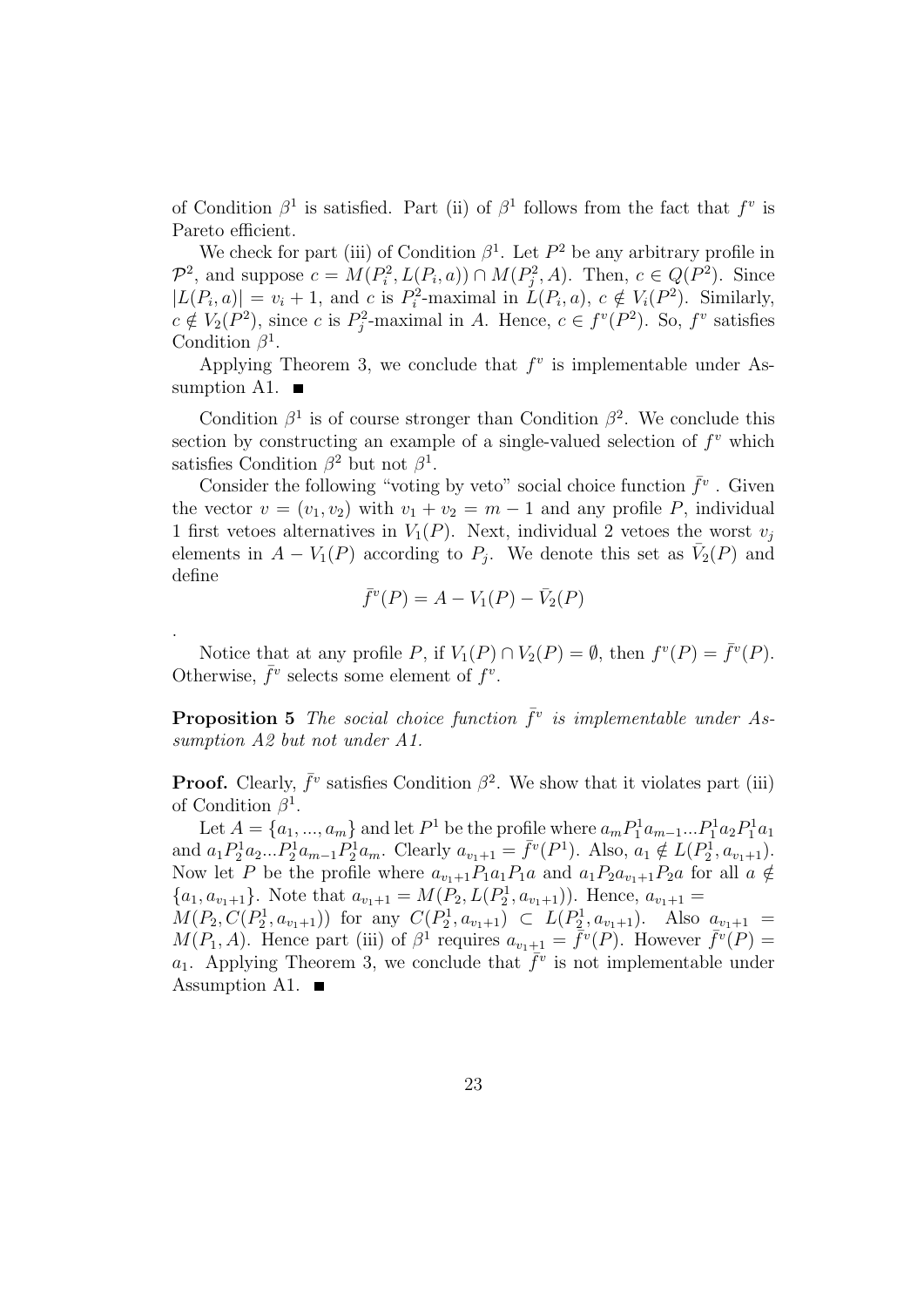### 6 Separable Environments

The proof of Theorem 1 relies on the "integer game", a construction that has been criticized in the literature (see Jackson (1992)). In such games, each player has an infinite sequence of strategies, each strategy in the sequence weakly dominating the preceding strategy. Thus, a player does not have a best-response in a weakly undominated strategy. An alternative construction is the so-called "modulo game" which is finite and avoids the difficulty described above. However mixed strategy Nash equilibria are very natural in such games and these are ruled out only by assumption. In this section we show that it is possible to sidestep both the issues of non-existence of appropriate best-responses and unaccounted mixed-strategy Nash equilibria in the case of  $n \geq 3$  agents if (i) an additional assumption on the domain of preferences is introduced and (ii) all agents are assumed to be partially honest.

**Definition 11** The domain D is separable if there exists an alternative  $w \in$ A satisfying the following property: for all  $a \in A$  and  $J \subseteq N$ , there exists  $a^J \in A$  such that  $a^J I_j w$  for all  $j \in J$  and  $a^J I_i a$  for all  $i \notin J$  for all  $R \in \mathcal{D}$ .

Separability requires the existence of a reference alternative  $w$  with the property that for any alternative  $a \in A$  and subset of agents J, we can find an alternative  $a<sup>J</sup>$  where agents in J are indifferent to w while agents not in J are indifferent to  $a$  in all states of the world. Note that we do not require the alternative  $w$  to be the "worst" outcome relative to outcomes in the range of the scc. The most prominent example of a separable domain is the pure exchange economy.

**Example 2** Consider a pure exchange economy with  $l$  commodities with  $l \geq 2$ . There is an aggregate endowment vector  $\Omega^l \in \mathbb{R}^l_{++}$ . An alternative *a* is an allocation  $(a_1, \ldots, a_n) \in \mathbb{R}^{ln}$  such that  $a_i \geq 0$  and  $\sum_{i \in N} a_i \leq \Omega^l$ . A state of the world  $R \equiv (R_1, \ldots R_n)$  is an *n*-tuple of preference orderings over  $\mathbb{R}^l$  where each  $R_i$  is strictly increasing. We claim that this is a separable domain. The alternative w is the allocation  $(0, \ldots, 0)$  where all agents get zero amounts of all goods. For any other allocation  $a$  and set of agents  $J$ , the allocation  $a<sup>J</sup>$  is the one where agents in J get zero amounts of all goods while giving those not in J exactly what they got in a, i.e  $a_i^J = 0$  if  $i \in J$ and  $a_i^J = a_i$  if  $i \notin J$ .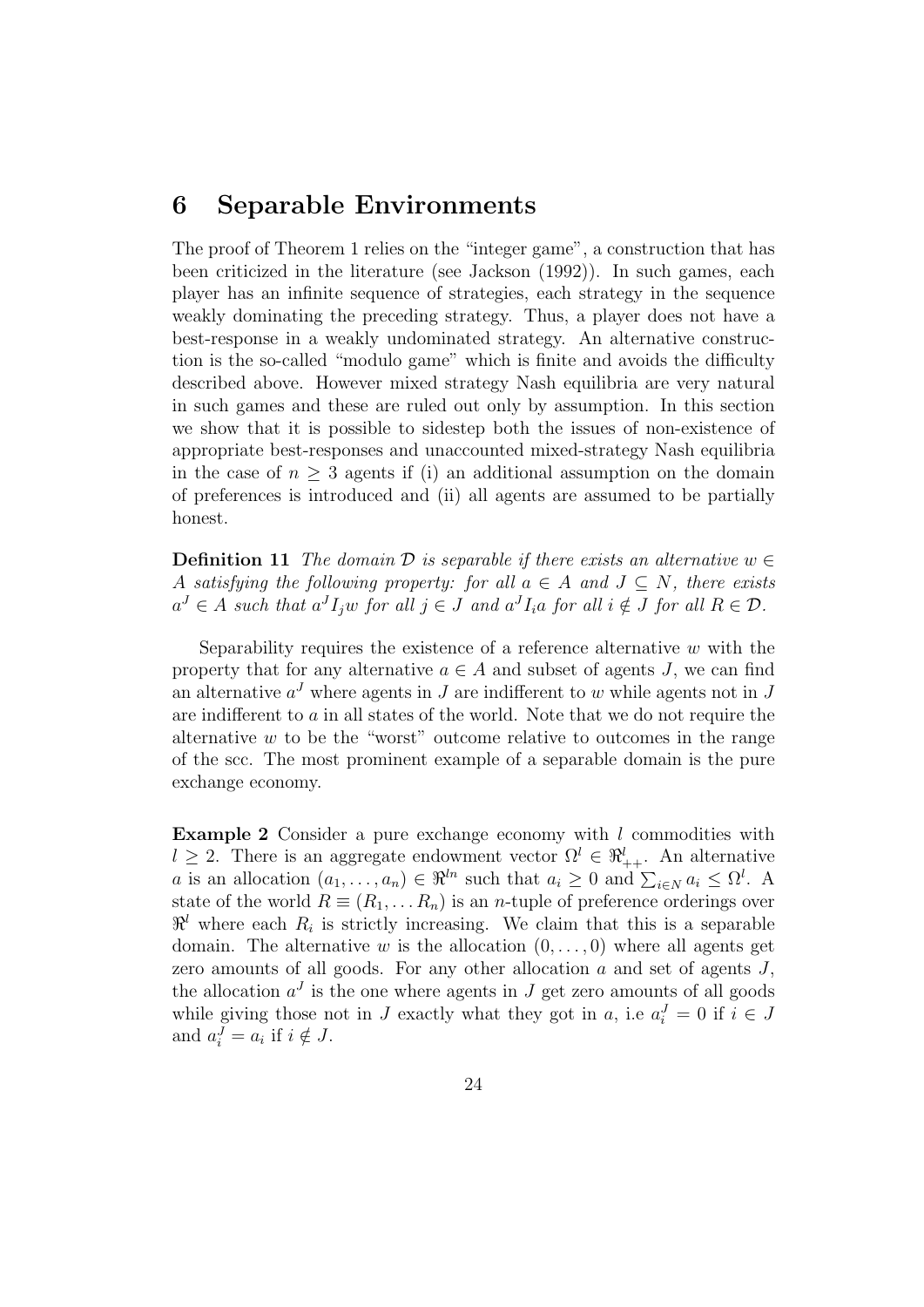Related domain assumptions are made in Jackson et al. (1994) and Sjöström (1994) while proving permissible results in the context of undominated Nash implementation with bounded mechanisms. For instance, Jackson et al. (1994) also define separable environments and it is instructive to compare their notion with ours. At a formal level the definitions are not logically comparable. Their definition is stronger than ours in the following respects (i) they require the alternative w to be the worst alternative relative to outcomes in the scc and (ii) they have a condition which requires strict reversal of preferences for some pair of alternatives for every pair of states. On the other hand the nature of the "decomposition" of an alternative relative to  $w$  is much weaker in their notion of separability than in ours. In our definition,  $a<sup>J</sup>$  cannot depend on preferences since it has to be indifferent to w for all agents in  $J$  and indifferent to  $a$  for all agents outside  $J$  for all states. This implies that our separability condition (unlike theirs) does not apply to environments with public goods with standard quasi-linear preferences.

Our informational assumption regarding the partial honesty of agents is the following.

Assumption B: All individuals are partially honest.

Assumption B is of course, significantly stronger than Assumption A. However, we still regard it as being reasonable since the requirement of partial honesty is relatively mild.

We now define a stronger notion of implementation.

**Definition 12** Let  $g = (M, \pi)$  be a mechanism. A message  $m_i^* \in M_i$  is strictly dominant for agent i in state  $R \in \mathcal{D}$  if  $\pi(m_i^*, m_{-i}) \succ_i^R \pi(m_i, m_{-i})$ for all  $m_i \in M_i \setminus m_i^*$  and  $m_{-i} \in M_{-i}$ .

Let  $S_i(g, R)$  denote the set of strictly dominant messages for agent i in mechanism g. It is clear that if  $S_i(g, R) \neq \emptyset$ , it consists of a singleton. Let  $S(g, R) = S_1(g, R) \times S_2(g, R) \times \ldots \times S_n(g, R)$ . We say that g implements the scf f in strictly dominant strategies if  $f(R) = S(g, R)$  for all  $R \in \mathcal{D}$ .

Let  $\mathcal D$  be a separable domain and let f be a scf defined on  $\mathcal D$ . Consider the direct mechanism  $g_f = (M, \pi)$  where  $M_i = \mathcal{D}$  and the outcome function  $\pi$  is described below.

R.3 If  $m_i = R$  for all  $i \in N$ , then  $\pi(m) = f(R)$ .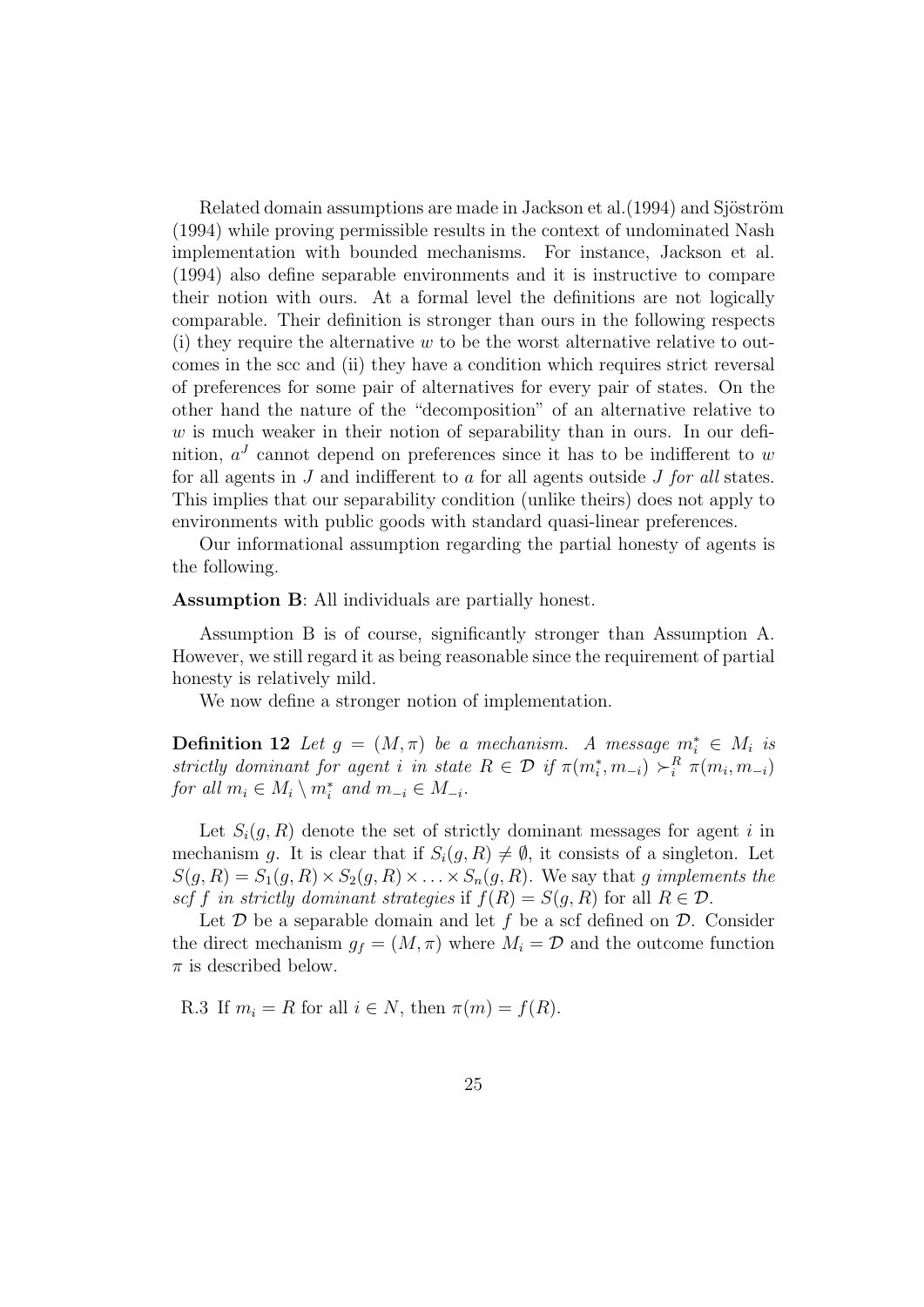R.4 If there exists  $j \in N$  such that  $m_i = R$ , for all  $i \neq j$  and  $m_j =$ R', then  $\pi(m) = [f(R)]^{N-j}$  where  $[f(R)]^{N-j}$   $\overline{I}_i w$  for all  $i \neq j$  and  $[f(R)]^{N-j} \overline{I}_i f(R)$  for all  $\overline{R} \in \mathcal{D}$ .

R.5 In all other cases  $\pi(m) = w$ .

The mechanism  $g_f$  can be informally described as follows. If all agents unanimously announce a state R, then the outcome is  $f(R)$ . Unilateral deviations from common state announcements (say,  $R$ ) are dealt with by picking an alternative which makes the deviant agent indifferent between the alternative and the alternative which would have obtained if the deviant agent had announced the same state as the others, while making the other agents indifferent to the alternative w. In all other cases, the outcome is  $w$ .

**Theorem 4** <sup>14</sup> Let  $n \geq 3$  and suppose Assumption B holds. Let f be a scf defined over a separable domain. Then  $g_f$  implements  $f$  in strictly dominant strategies.

**Proof.** Suppose that the true state of the world is  $R \in \mathcal{D}$ . We will show that  $R = S_i(g_f, R)$  for all  $i \in N$ . Consider the following different possibilities for messages  $m_{-i} = (R^j)_{j \neq i}$  of agents other than *i*.

**Case 1:**  $R^j = R$  for all  $j \neq i$ , i.e. all agents other than i are announcing the true state. If i announces  $R^i \neq R$ , then the outcome is indifferent to  $f(R)$ under  $R_i$ . Announcing  $R^i = R$  yields  $f(R)$ . However, since i is partially honest, she is strictly better-off announcing R.

**Case 2:**  $R^j = R'$  for all  $i \neq j$  and  $R \neq R'$ . Note that for all announcements  $R^i$  of agent i, the outcome is  $[f(R')]^{N-i}$  where  $[f(R')]^{N-i}I_i[f(R')]$ . Since i is partially honest, announcing  $R^i = R$  strictly dominates any other announcement.

**Case 3:** There exists  $k \neq i$  such that  $R^j = R'$  for all  $j \neq k$  and  $R^k = R'' \neq R'$ . An announcement  $R<sup>i</sup>$  by agent i leads to one of following alternatives: (i)

<sup>&</sup>lt;sup>14</sup>In an earlier version of the paper, we showed that the mechanism  $g_f$  Nash-implements f. We are particularly indebted to a referee who drew our attention to the fact that  $g_f$ implements  $f$  in strictly dominant strategies. The theorem remains true for a slightly weaker definition of separability. However, we have not been able to find an interesting example of a domain which satisfies the weaker definition but not the stronger definition of separability.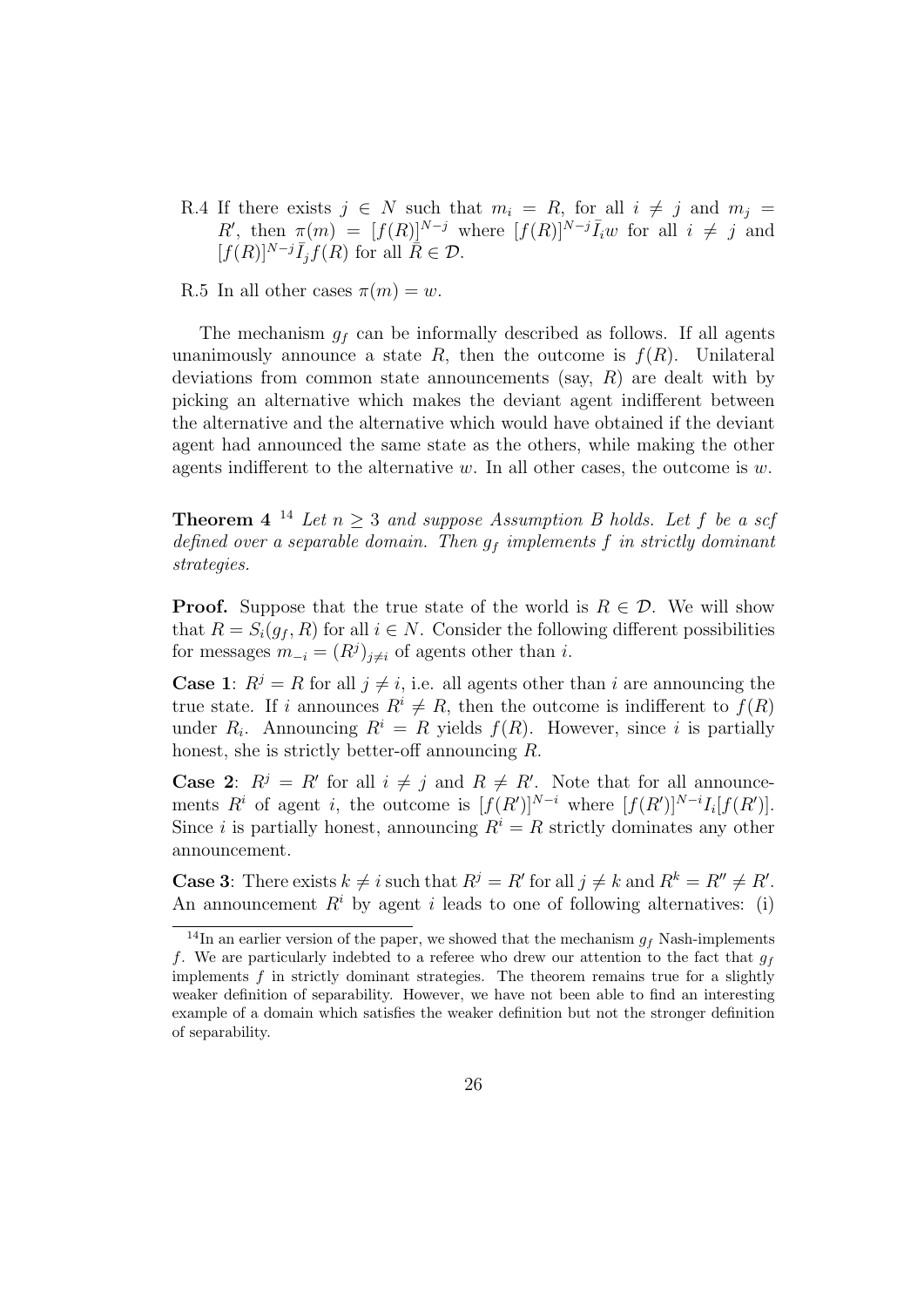$[f(R')]^{N-k}$  (ii)  $[f(R'')]^{N-j}$  (if  $n = 3$ ) or (iii) w. Now,  $[f(R'')]^{N-j}I_i w$  and  $[f(R')]^{N-k}I_i w$ . Since i is partially honest,  $R^i = R$  is a strictly dominant strategy.

**Case 4:** There exist distinct agents  $j, k, l \neq i$  such that  $R^j, R^k$  and  $R^l$  are all distinct. In this case all announcents  $R<sup>i</sup>$  of agent i yield w. Since i is partially honest,  $R^i = R$  is a strictly dominant strategy.

Cases 1-4 exhaust all possibilities completing the proof.  $\blacksquare$ 

We make several remarks below regarding the interpretation and implications of Theorem 4.

**Remark 1** The mechanism  $g_f$  is extremely simple and has no integer/modulo game features. Moreover each agent has a strategy (truthtelling) which is strictly dominant. Consequently, issues regarding mixed-strategy Nash equilibria also do not arise.

Remark 2 Our permissive result has no bearing on the negative results obtained in exchange economies for strategy-proof (i.e. truthtelling is a weakly dominant strategy) social choice functions (for example Barber`a and Jackson (1995) and Serizawa and Weymark (2003)). This is because the results pertain to completely different models. The models where strategy-proofness is investigated are incomplete information models where agents only know their own preference orderings; the negative results arise due to the strong implications of the incentive-compatibility constraints. In our model, on the other hand, agents know each other's preferences and report them to the planner. It is well-known that there are no incentive-compatibility requirements in our model provided that there are at least three agents.

Remark 3 If the partial honesty requirement is dropped, truth-telling is still a weakly dominant strategy for each agent in the mechanism  $g_f$ . However, implementation fails because of the existence of other Nash equilibria. For instance, suppose that there are three agents all of whom announce distinct states of the world. The outcome is then  $w$ . Observe that these strategies constitute a Nash equilibrium for every state of the world. Hence  $g_f$  implements a social choice correspondence whose value is every state of the world includes w.

Remark 4 The classic paper of Hurwicz (1972) has inspired a large literature that investigates social choice correspondences which can be implemented in exchange economies with complete information. A focus of this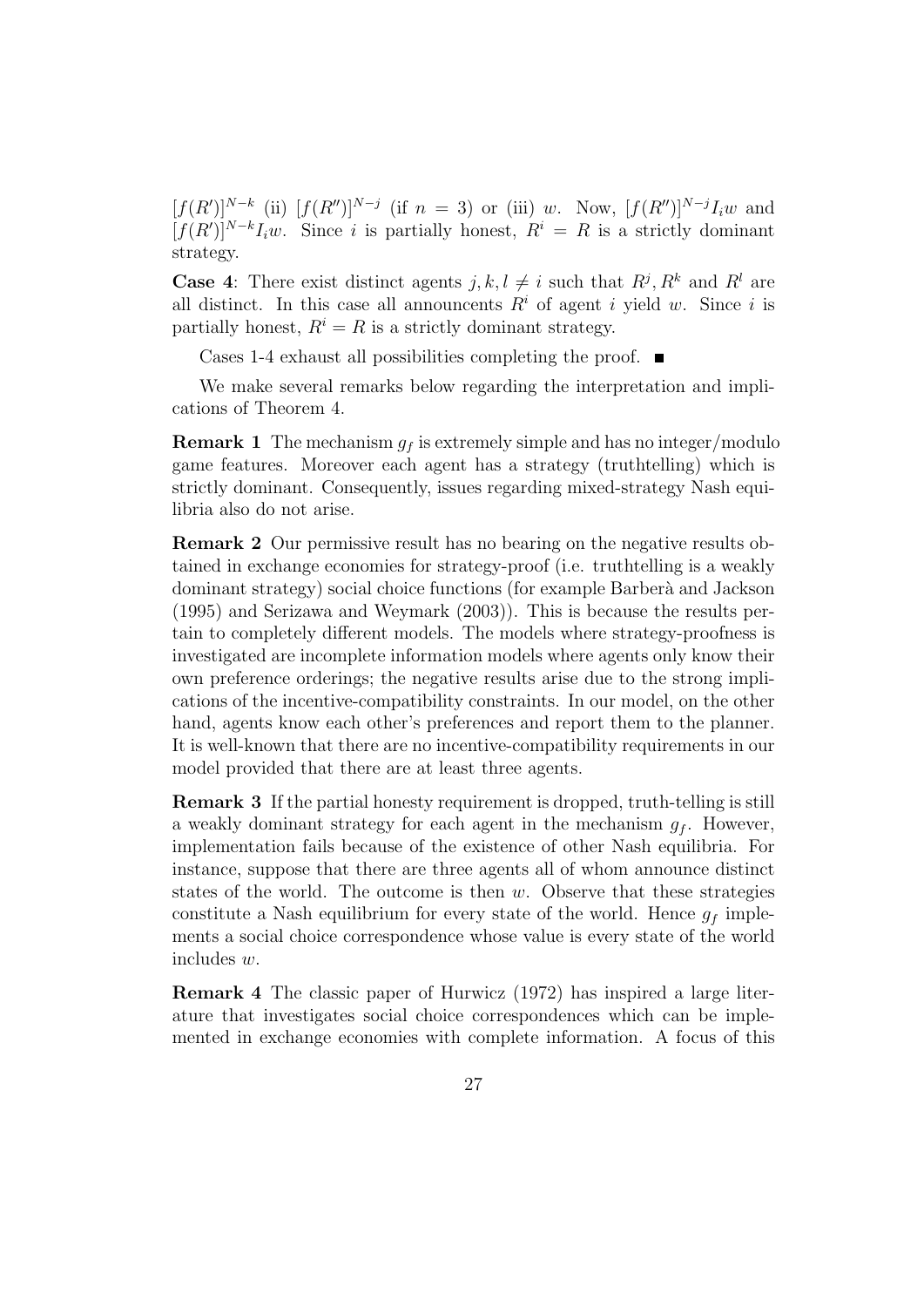literature has been the design of "natural" and "simple" mechanisms that implement the Walrasian correspondence.<sup>15</sup> Recently, Giraud and Stahn (2010) discuss mechanisms that can implement the Walrasian correspondence that satisfy the additional requirements of feasibility (i.e. outcomes following all possible message-tuples are feasible) and boundedness in the sense of Jackson (1992). Example 2 shows that the classical exchange economy consitutes a separable domain. In this context, the mechanism  $g_f$  is feasible; moreover since there exists a strictly dominant strategy at every state of the world,  $g_f$  is also bounded. Our result therefore implies that if agents are partially honest, *every* social choice function (in particular, arbitrary selections of the Walrasian correspondence) can be implemented by a "simple" mechanism that is feasible and bounded.

It would be interesting to find a counterpart to Theorem 4 in the case of two agents. A natural question is whether a strengthened version of separability where the alternative  $w$  is the worst outcome in all states, is sufficient for implementation by a mechanism similar to  $g_f$ . However, we conjecture that the answer to this question must be negative for the following reason. As the preceding proof makes clear, Separability "helps" in the multi-agent case because it allows for selective punishment. For instance, if all agents are lying unanimously and getting the outcome  $f(R')$  when the true state is R, then some agent can deviate to truthtelling without (essentially) changing the outcome as far as she is concerned. So, the deviation is profitable for her since she benefits from telling the truth. But, in the two-person case, the planner has to punish both players when the announcement is of the form  $(R, R')$  - this follows from necessity of the Intersection condition.

## 7 A Model with Incomplete Information on Honesty

In this section we depart from the informational assumptions made in the previous sections. In particular, we no longer assume that there exists some partially honest individual with probability one. Instead we assume that there exists a particular agent, say  $j$  who is partially honest with probability

<sup>15</sup>See for instance, Schmeidler (1980), Postlewaite (1985), Postlewaite and Wettstein (1989), Dutta et al (1995) , Giraud (2003).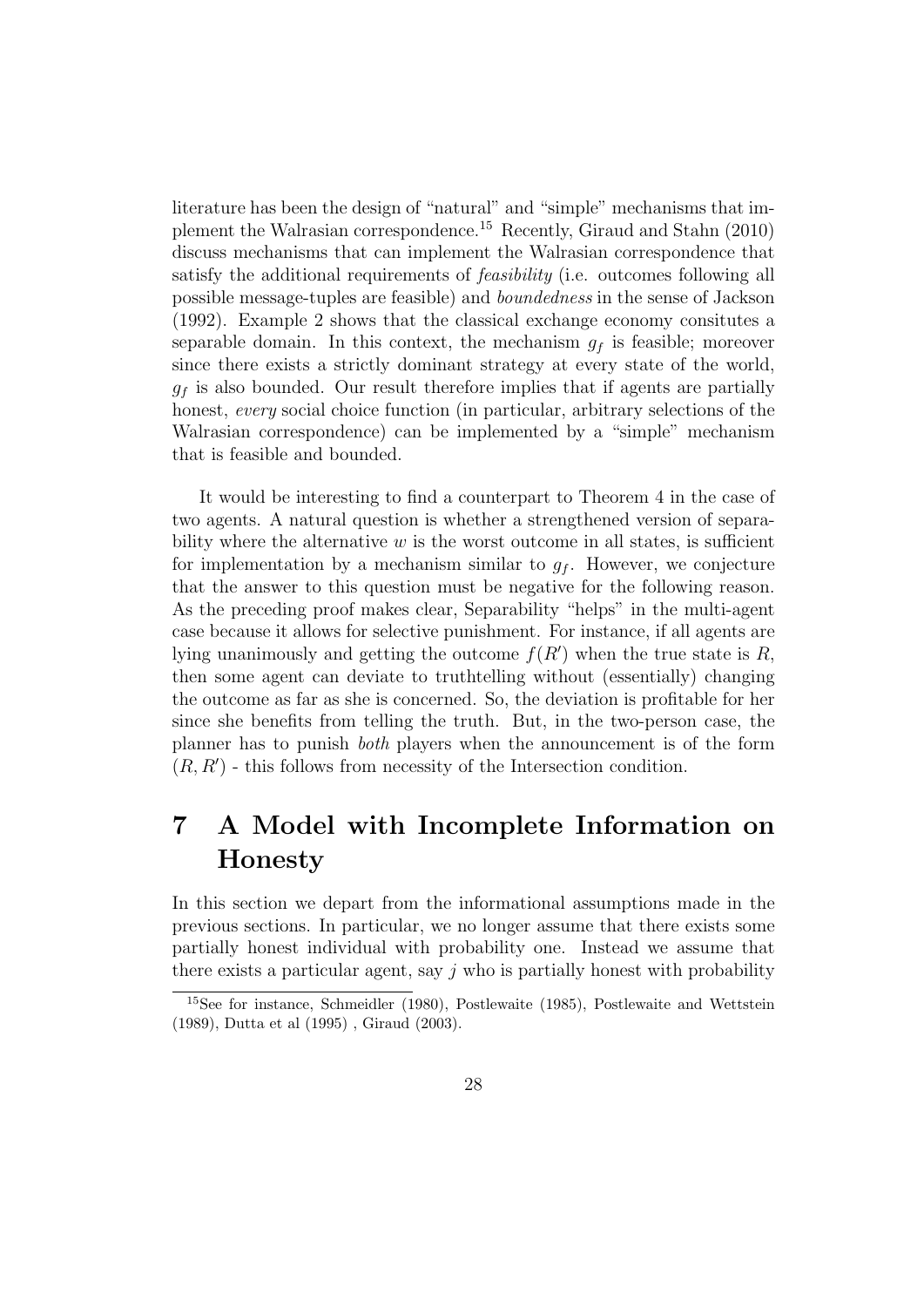$\epsilon > 0$  and self-interested with probability  $1 - \epsilon$ . All other players are selfinterested. A mechanism q as specified in Section 2 is a pair  $(M, \pi)$  where M is a product message set and  $\pi : M \to A$ . As before we shall assume without loss of generality that  $M_i = \mathcal{D} \times S_i$  where  $S_i$  denotes other components of agent i's message space.

Let  $R \in \mathcal{D}$  be a state of the world and let q be a mechanism. A game of incomplete information is induced as follows. Individual  $j$  has two types, truthful and self-interested denoted by  $t$  and  $s$  respectively. All individuals other than j have a single type s. The action set for individual i is  $M_i$ . For individual j of type t, preferences over outcomes are induced by the order  $\succeq^R$ as in Definition 4. For all individuals of type s, preferences over lotteries with outcomes in A must be considered. Let i be an arbitrary individual of type s. Let v be a utility function which represents  $R_i$ , i.e v is a mapping  $v : A \to \Re$ which satisfies the requirement that for all  $x, y \in A$ ,  $[xPy \Leftrightarrow v(x) > v(y)]$ and  $[xIy \Leftrightarrow v(x) = v(y)]$ . Let  $p = \{p_x\}, x \in A$  be a lottery over elements of A, i.e.  $p(x) \geq 0$  and  $\sum_{x \in A} p_x = 1$ . We say that lottery p is at least as good as lottery  $p'$  according to cardinalization v, denoted by  $pR_i^vp'$ , if  $\sum_{x \in A} v(x) p_x \geq \sum_{x \in A} v(x) p'_x.$ 

Fix a mechanism  $g, R \in \mathcal{D}$  and let  $v_i$  be a cardinalization  $R_i$  for all  $i \in N$ . We now have a game of incomplete information. A strategy for individual j is a pair of messages  $m_j^t, m_j^s \in M_j$ . A strategy for an individual  $i \neq j$ is a message  $m_i \in M_i$ . A strategy profile  $((\bar{m}_j^t, \bar{m}_j^s), \bar{m}_{-j})$  is a Bayes-Nash equilibrium (BNE) if

- 1.  $g(\bar{m}_j^t, \bar{m}_{-j}) \succeq_j^R g(m_j, \bar{m}_{-j})$  for all  $m_j \in M_j$ .
- 2.  $g(\bar{m}_j^s, \bar{m}_{-j}) R_j g(m_j, \bar{m}_{-j})$  for all  $m_j \in M_j$ .
- 3.  $v_i(g(\bar{m}_j^t, \bar{m}_i, \bar{m}_{-i,j}))\epsilon + v_i(g(\bar{m}_j^s, \bar{m}_i, \bar{m}_{-i,j}))(1-\epsilon) \ge v_i(g(\bar{m}_j^t, m_i, \bar{m}_{-i,j}))\epsilon +$  $v_i(g(\bar{m}_j^s, m_i, \bar{m}_{-i,j}))(1-\epsilon)$  for all  $m_i \in M_i$  and all  $i \neq j$ .

In other words, no individual whether truthful or self-interested has a unilateral incentive to deviate. It is of course, evident that whether or not a strategy profile is an equilibrium will depend on the cardinalizations chosen. We will however consider a restricted class of mechanisms, called *ordinal* mechanisms (see Abreu and Sen(1991) for a further discussion of this notion) where the set of equilibria do not depend on the cardinalizations chosen. Thus, Part 3 of the condition above holds for all cardinalizations  $v_i$  of  $R_i$ .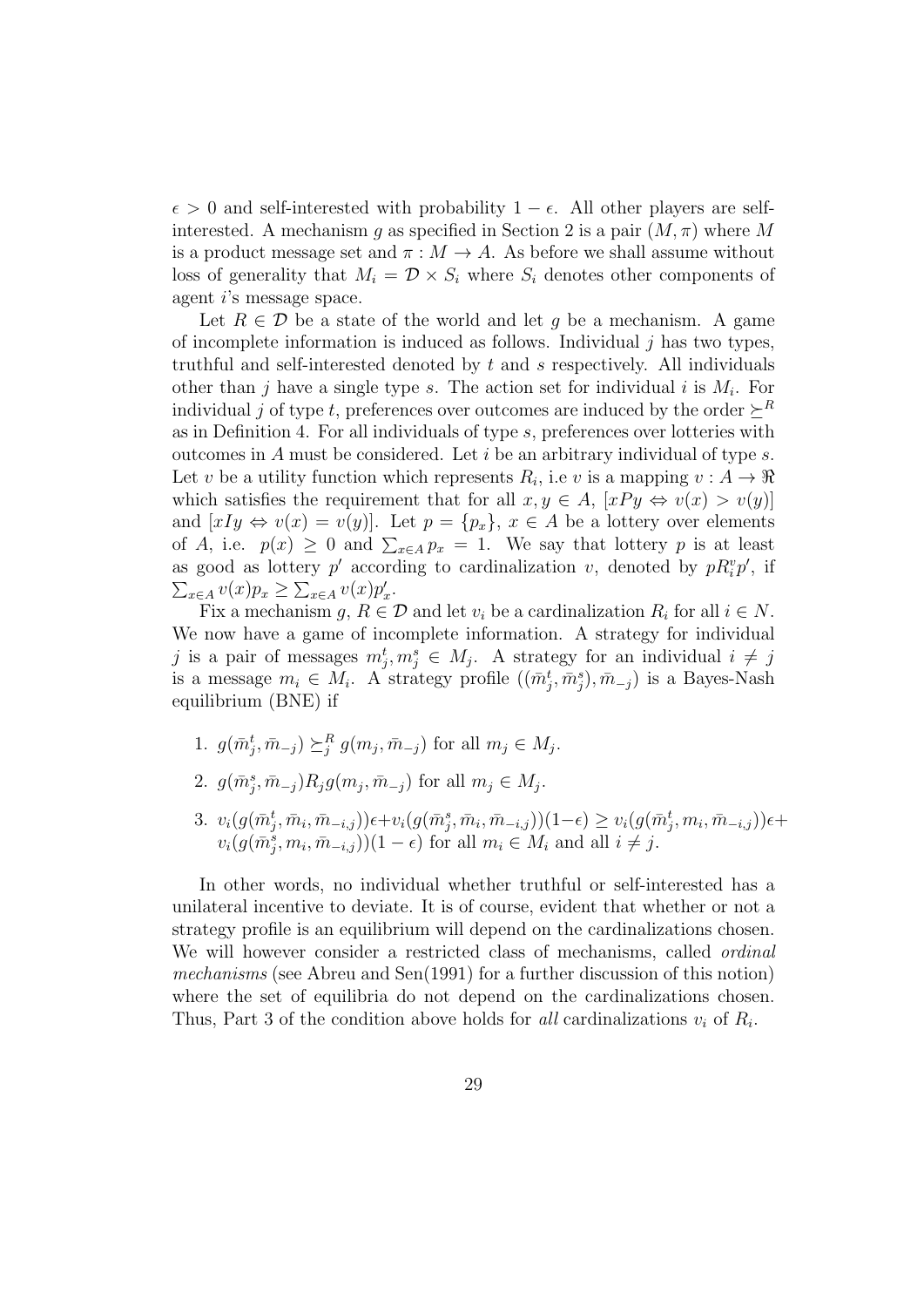Let g be an ordinal mechanism. Note that by assumption, the pair  $(g, R)$ defines a game of incomplete information for any  $R \in \mathcal{D}$ . We say that q implements a scc f if, for all  $R \in \mathcal{D}$ , the following conditions hold:

- 1. For all  $a \in f(R)$ , there exists a BNE of the game  $(g, R)$  denoted by  $((\bar{m}_j^t, \bar{m}_j^s), \bar{m}_{-j})$  such that  $\pi(\bar{m}_j^t, \bar{m}_{-j}) = \pi(\bar{m}_j^s, \bar{m}_{-j}) = a$ .
- 2. Let  $((\bar{m}_j^t, \bar{m}_j^s), \bar{m}_{-j})$  be an arbitrary BNE of  $(g, R)$ . Then  $\pi(\bar{m}_j^t, \bar{m}_{-j}),$  $\pi(\bar{m}_j^s, \bar{m}_{-j}) \in f(R)$ .

A mechanism implements f if for every state R and every  $a \in f(R)$ , there exists a Bayes-Nash equilibria whose outcome is a irrespective of the realization of individual j's type. In addition, all Bayes-Nash equilibria in the game  $(q, R)$  are f-optimal for all realizations of j's type.

We are able to show the following permissive result.

**Theorem 5** Assume  $n \geq 3$ . Then, every scc satisfying No Veto Power is implementable.

Proof. We use the same mechanism used in the proof of Theorem 1 and show that it implements f where f is an arbitrary scc satisfying No Veto Power.

Let the "true" state of the world be R and let  $a \in f(R)$ . Consider the strategy profile  $((\bar{m}_j^t, \bar{m}_j^s), \bar{m}_{-j})$  where  $\bar{m}_j^t = \bar{m}_j^s = \bar{m}_i = (R, a, k_i)$  for all  $i \neq j$ . Observe that no individual of any type can deviate and change the outcome. Hence the strategy profile is a BNE and the outcomes under  $(\bar{m}_j^t, \bar{m}_{-j})$  and  $(\bar{m}_j^s, \bar{m}_{-j})$  are both a.

Now let  $((\bar{m}_j^t, \bar{m}_j^s), \bar{m}_{-j})$  be an arbitrary BNE of  $(g, R)$ . We will show that the outcomes generated by the message profiles  $(\bar{m}_j^t, \bar{m}_{-j})$  and  $(\bar{m}_j^s, \bar{m}_{-j})$ belong to  $f(R)$ . We consider several mutually exhaustive cases.

**Case 1**. At most  $n-1$  messages in the *n*-tuples  $(\bar{m}_j^t, \bar{m}_{-j})$  and  $(\bar{m}_j^s, \bar{m}_{-j})$  are of the form  $(R', a, -)$  for some  $a \in f(R')$ . Then, either all  $n-1$  individuals,  $j \neq i$  or  $n-2$  individuals from the set  $N - \{j\}$  and either individual j of type t or type s can deviate, precipitate and win the integer game. Thus the outcomes generated by the *n*-tuples  $(\bar{m}_j^t, \bar{m}_{-j})$  and  $(\bar{m}_j^s, \bar{m}_{-j})$  must be R-maximal for at least  $n-1$  agents. By No Veto Power, the outcomes under  $(\bar{m}_j^t, \bar{m}_{-j})$  and  $(\bar{m}_j^s, \bar{m}_{-j})$  must belong to  $f(R)$ .

**Case 2.**  $\bar{m}_j^t = \bar{m}_i = (R', a, -)$  where  $a \in f(R')$  for all  $i \neq j$ . According to the mechanism, the outcome is a when individual j is of type t. We will show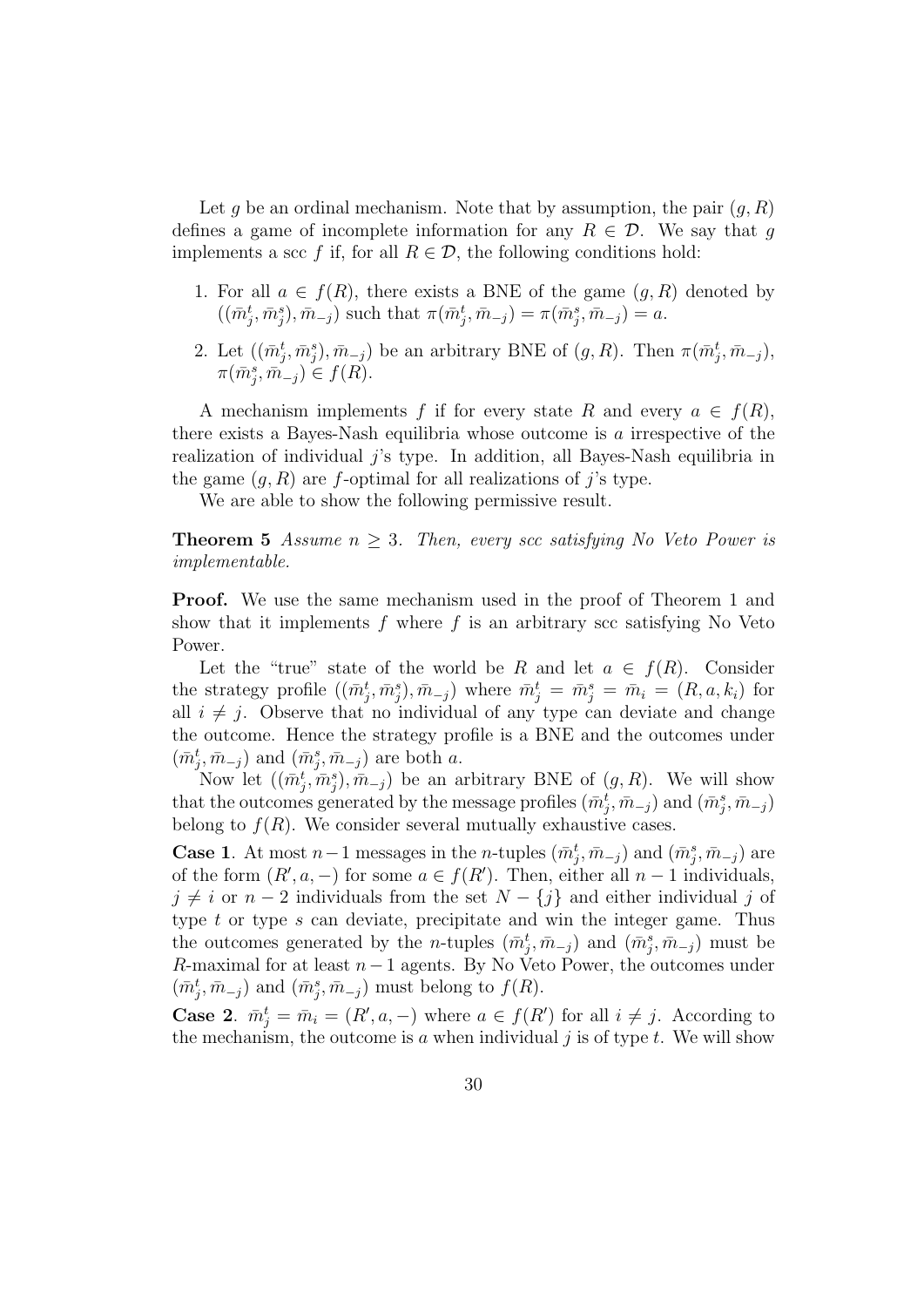that  $a \in f(R)$ . If  $R' = R$ , there is nothing to prove. Assume therefore that  $R \neq R'$ . Then individual j of type t can deviate to a message  $m_j^t(R) \in T_j(R)$ still obtain the outcome a but be strictly better off. Hence an equilibrium of the type specified cannot exist.

**Case 3.**  $\bar{m}_j^s = \bar{m}_i = (R', a, -)$  where  $a \in f(R')$  for all  $i \neq j$ . As in Case 2, the only case which needs to be dealt with is the one where  $R' \neq R$ . Note that under the specification of the mechanism, the outcome must be a when individual j is of type t. Since this individual can always deviate to  $m_j^t \in T_j(R)$  without changing the outcome from a, it must be the case that  $\overline{m}_j^t = (R, b, -)$  where  $b \in f(R)$ . Now consider a deviation by individual  $i \neq j$  to  $(\hat{R}, c, k_i)$  where (i)  $(\hat{R}, d) \neq (R', a)$ , (ii)  $k_i$  is strictly greater than the integer components of the messages  $\bar{m}_j^t$ ,  $\bar{m}_j^s$  and  $\bar{m}_l$  for all  $l \neq i, j$ , and c is  $R_i$ -maximal. If individual j is of type t, the integer game is triggered and won by i to get say outcome c which by specification is an  $R_i$ -maximal alternative. If  $j$  is of type  $s$ , the outcome is  $a$ . Hence the outcome is a lottery where c is obtained with probability  $\epsilon$  and a with with probability 1 −  $\epsilon$ . Observe that under the strategy-tuple  $((\bar{m}_j^t, \bar{m}_j^s), \bar{m}_{-j}),$  the outcome is a irrespective of  $j$ 's type, i.e the outcome is a with probability 1. Since  $((\bar{m}_j^t, \bar{m}_j^s), \bar{m}_{-j})$  is a BNE, it must be true that the deviation is not profitable, i.e a is  $R_i$ -maximal.<sup>16</sup> Since i was chosen arbitrarily from the set  $N - \{j\}$ , No Veto Power implies that  $a \in f(R)$ .

A fundamental aspect of Theorem 5 is that its validity does not depend on the value of  $\epsilon$ . In other words, if it is known that there exists an individual  $j$  who has a "tiny" probability of being partially honest, the possibilities for implementation are dramatically increased in the case where there are at least three individuals. A similar analysis can also be extended to the case of two individuals. We do not however pursue these matters further in this paper.

### 8 Conclusion

This paper has investigated the consequence of assuming that players in the Nash implementation problem are "minimally" honest. Our conclusion is that this dramatically increases the scope for implementation. In the case where there are at least three individuals, all social choice correspondences

<sup>&</sup>lt;sup>16</sup>Note that this conclusion holds for all cardinalizations  $v_i$  of  $R_i$ .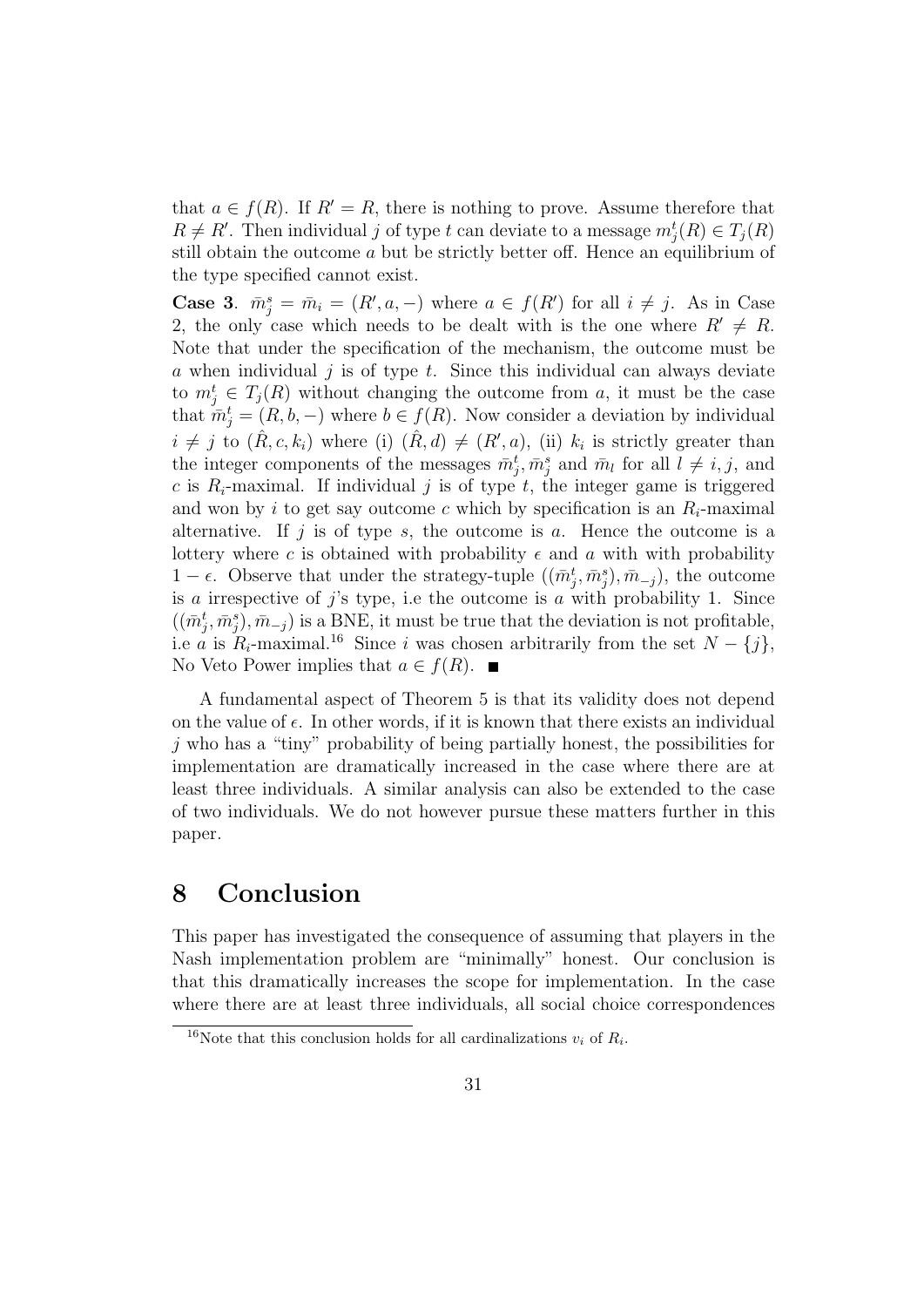satisfying the weak No Veto Power condition can be implemented. If it is further assumed that all individuals are partially honest and the domain satisfies certain restrictions, then all social choice correspondences are implementable by mechanisms which do not require the use of "integer games". In the two-person case, the results are more subtle but are nevertheless similar in spirit. We also show that the many-person result (Theorem 1) extends to the case where there exists a single individual with an arbitrarily small probability of being partially honest.

We believe that the notion that players are not driven purely by strategic concerns based on their preferences over outcomes, is a natural one. This has an important bearing on mechanism design theory. However, the exact nature of the departure from standard preferences can be modelled in multiple ways. It is a fruitful area for future research.

### References

- [1] Abreu, D. and A. Sen (1991), "Virtual Implementation in Nash Equilibrium", Econometrica, 59, 997-1021.
- [2] Abdou, J. and H. Keiding (1991), Effectivity Functions in Social Choice, Kluwer Academic Publishers.
- [3] Barberà, S and M. Jackson (1995), "Strategy-Proof Exchange", *Econo*metrica, 63, 51-87.
- [4] Busetto, F. and G. Codognato (2009), "Reconsidering Two-agent Nash Implementation", Social Choice and Welfare, 22, 171-179.
- [5] Corchón and C. Herrero (2004), "A Decent Proposal", Spanish Economic Review, 6(2), 107-125.
- [6] Dutta, B. and A. Sen (1991), "A Necessary and Sufficient Condition for Two-Person Nash Implemention", Review of Economic Studies, 58, 121-128.
- [7] Dutta, B., A.Sen and R.Vohra (1995), "Nash Implementation through Elementary Mechanisms in Economic Environments", Economic Design, 1, 173-203.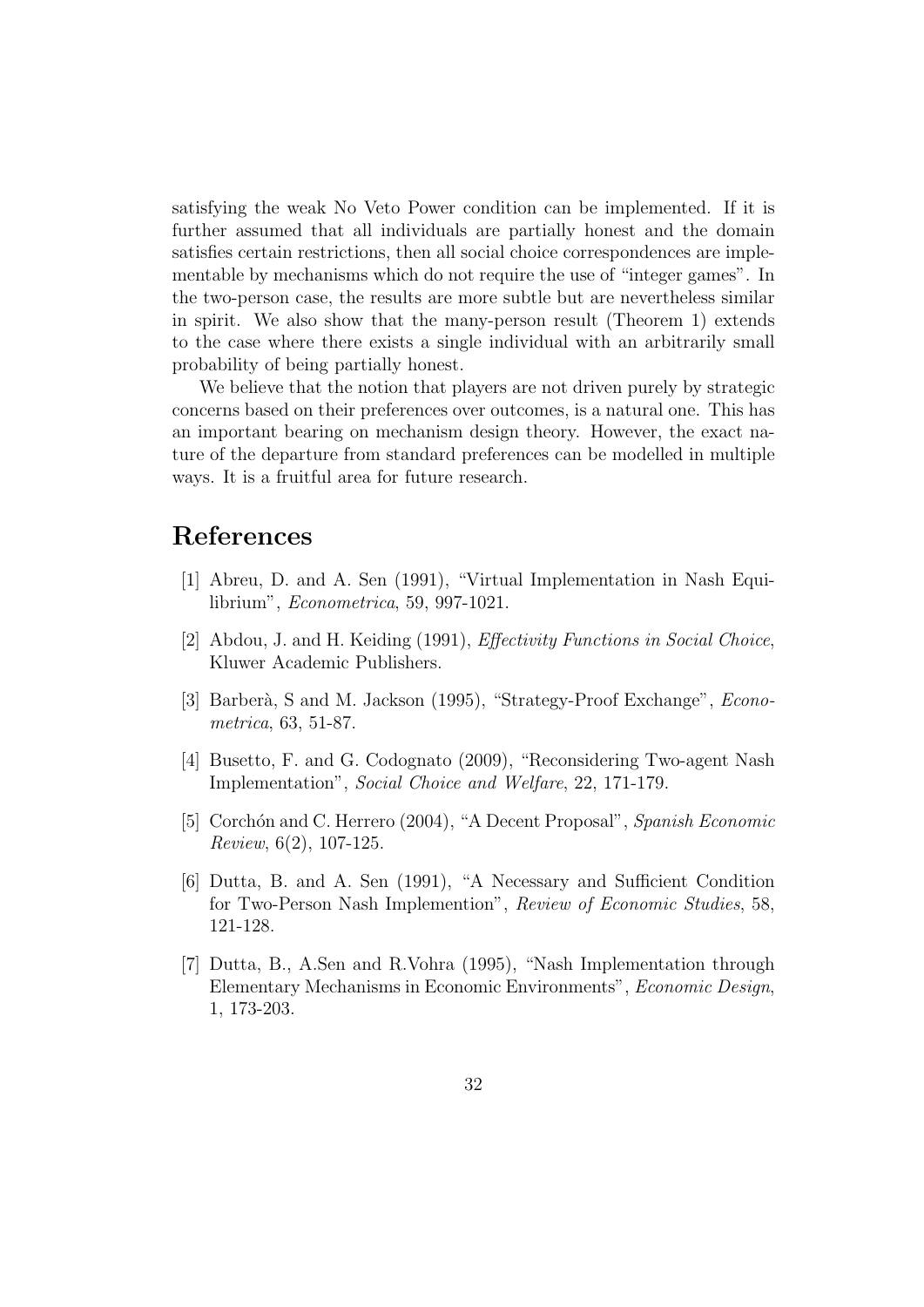- [8] Fehr, E. and K.Schmidt (1999),"A Theory of Fairness, Competition and Cooperation", Quarterly Journal of Economics, 114, 817-868.
- [9] Fehr, E., U. Fischbacher and S. Gachter (2002), "Strong Reciprocity, Human Cooperation and the enforcement of Social Norms", Human Nature, 13, 1-25.
- [10] Giraud, G. (2003), "Strategic Market Games: An Introduction", Journal of Mathematical Economics, 355-375.
- [11] Giraud, G and H. Stahn (2010), "Nash Implementation of Competitive Equilibria via a Bounded Mechanism", mimeo.
- [12] Hurwicz, L.(1972) "The Design of Mechanisms for Resource Allocation", in Radner, R. and Mcguire, C. (eds) Decision and Organization, Amsterdam, North Holland.
- [13] Hurwicz, L. and D. Schmeidler (1978), "Outcome Functions that Guarantee the Existence and Pareto Optimality of Nash Equilibria", Economterica, 46, 144-174.
- [14] Jackson, M.O. (1992), "Implementation in Undominated Strategies: A Look at Bounded Mechanisms", Review of Economic Studies, 59, 757- 775.
- [15] Jackson, M.O., T. Palfrey and S. Srivastava (1994), "Undominated Nash Implementation in Bounded Mechanisms", Games and Economic Behavior, 6, 474-501.
- [16] Jackson, M.O. (2001), "A Crash Course in Implementation Theory", Social Choice and Welfare, 18, 655-708.
- [17] Kahneman, D., J.L. Knetsch and R. Thaler (1986)," Fairness as a Constraint on Profit-seeking: Entitlements in the Market", American Economic Review, 76,728-741.
- [18] Kartik, N and O. Tercieux (2010), "Implementation with Evidence: Complete Information", mimeo.
- [19] Lombardi, M and N. Yoshinara (2011) "Partially Honest Nash Implementation: Characterization Results", mimeo.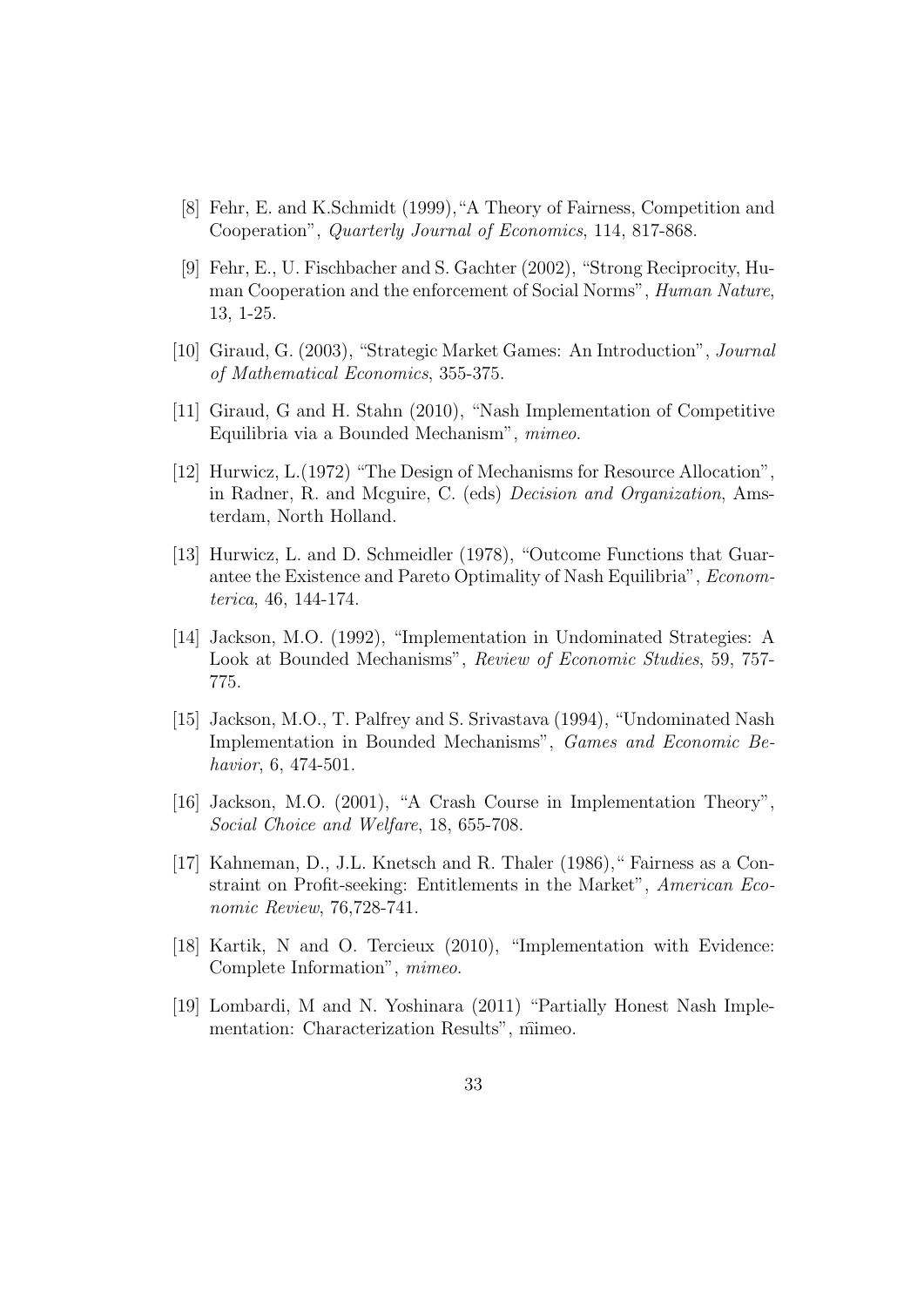- [20] Maskin, E. (1999), "Nash Equilibrium and Welfare Optimality", Review of Economic Studies, 66, 23-38.
- [21] Maskin, E. and T. Sjöström  $(2002)$ , "Implementation Theory", in Handbook of Social Choice Theory, Vol.1, edited by K.J. Arrow, A.K. Sen and K.Suzumura, North Holland.
- [22] Matsushima, H. (2008a), "Role of Honesty in Full Implementation", Journal of Economic Theory, 139, 353-359.
- [23] Matsushima, H. (2008b), "Behavioral Aspects of Implementation Theory", Economic Letters, 100, 161-164.
- [24] Moore, J. and R. Repullo (1990), "Nash Implementation: A Full Characterization", Economterica, 58, 1083-1099.
- [25] Moulin, H. (1983), The Strategy of Social Choice, Advanced Texbooks in Economics, Editors: C.J. Bliss and M.D. Intrilligator, North-Holland, Amsterdam.
- [26] Postlewaite, A. (1985), "Implementation via Nash Equilibria in Economic Environments", in Hurwicz, L., Schmeidler, D. and H.Sonnenschein (eds.) Social Goals and Social Organisation, Cambridge: Cambridge University Press.
- [27] Postlewaite, A. and D.Wettstein (1989), "Feasible and Continuous Implementation", Review of Economic Studies, 56, 603-611.
- [28] Rabin, M. (1993), "Incorporating Fairness into Game Theory and Economics", American Economic Review, 83, 1281-1320.
- [29] Roth, A. (1995)," Bargaining Experiments" in J.Kagel and A.Roth (edited) Handbook of Experimental Economics, Princeton University Press.
- [30] Saijo, T. (1987), "On Constant Maskin Monotonic Social Choice Functions", Journal of Economic Theory, 42, 382-386.
- [31] Schmeidler, D. (1980), "Walrasian Analysis via Strategic Outcome Functions", Econometrica, 48, 1585-1593.